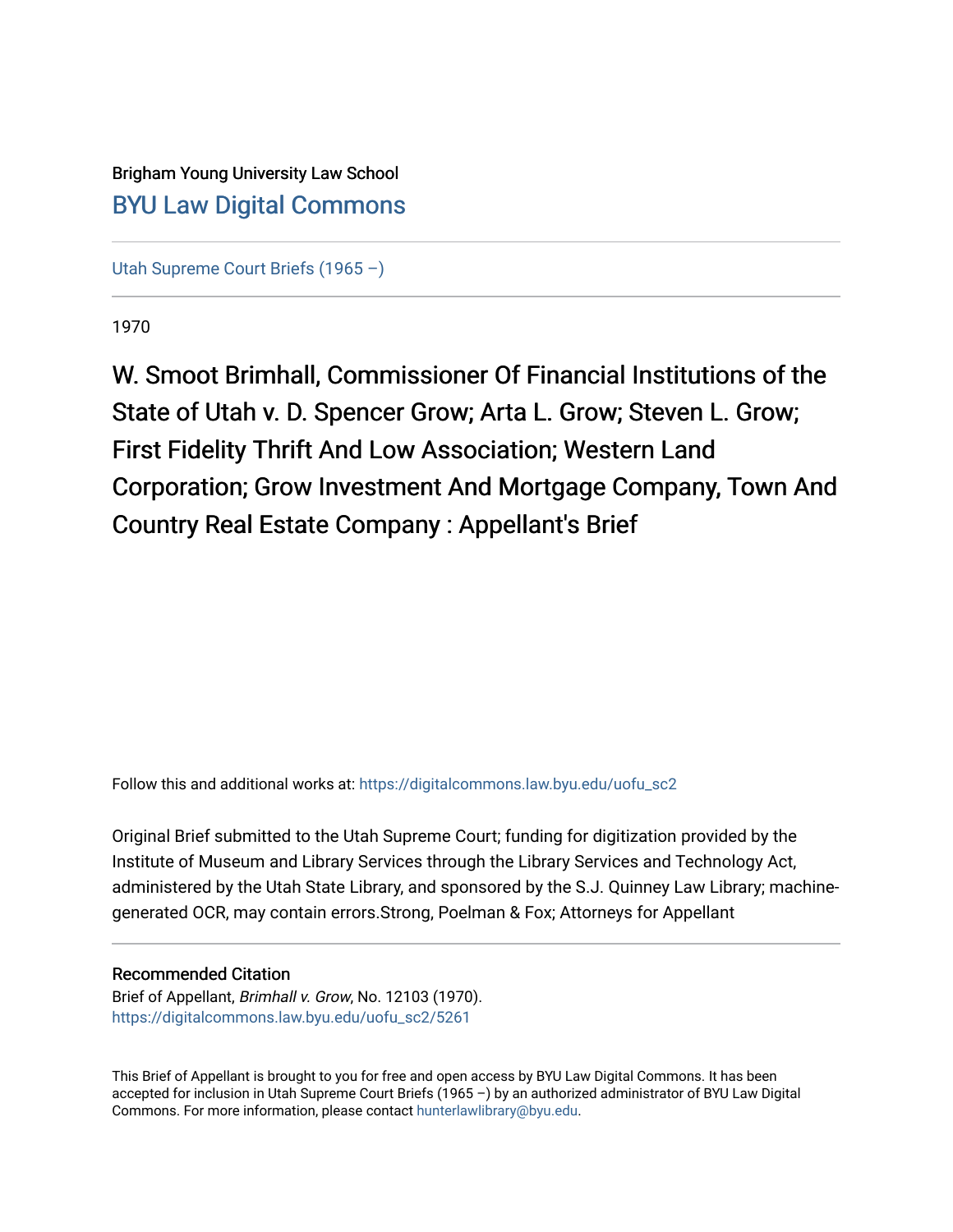# IN THE SUPREME COURT **OF THE STATE OF UTAH**

W. SMOOT BRIMHALL, Commissioner of Financial Institutions of the State of Utah, *Plaintiff and Respondent*, vs .

. D. SPENCER GROW; ARTA L. -GROW; STEVEN L. GROW; FIRST FIDELITY THRIFT AND LOAN AS-SOCIATION; WESTERN LAND COR-PORATION; GROW INVESTMENT AND MORTGAGE COMPANY, and TOWN AND COUNTRY REAL ES TATE COMPANY.

Defendants and Appellants.  $\ldots$  .  $\mathcal{W}$  .  $\mathcal{W}$ ----- '

## **APPELLANTS'**

Appeal from Order of the District County Judicial District in and for Utah Common Utah, Honorable Ferdinand Ericks

Dallas H. Young, Jr., Esq. *Attorney for Respondent*  48 No. University Avenue Provo, Utah 84601

STRONG, POES .<br>.xm B. Lloyd Position, Attorneys for As 700 El Paso Gas d 315 East Second St Salt Lake City, Utah  $\mathbb{Z}_2^2$ 

 $\left[ \begin{smallmatrix} 1 & 0 \ 0 & 0 \end{smallmatrix} \right]$ 

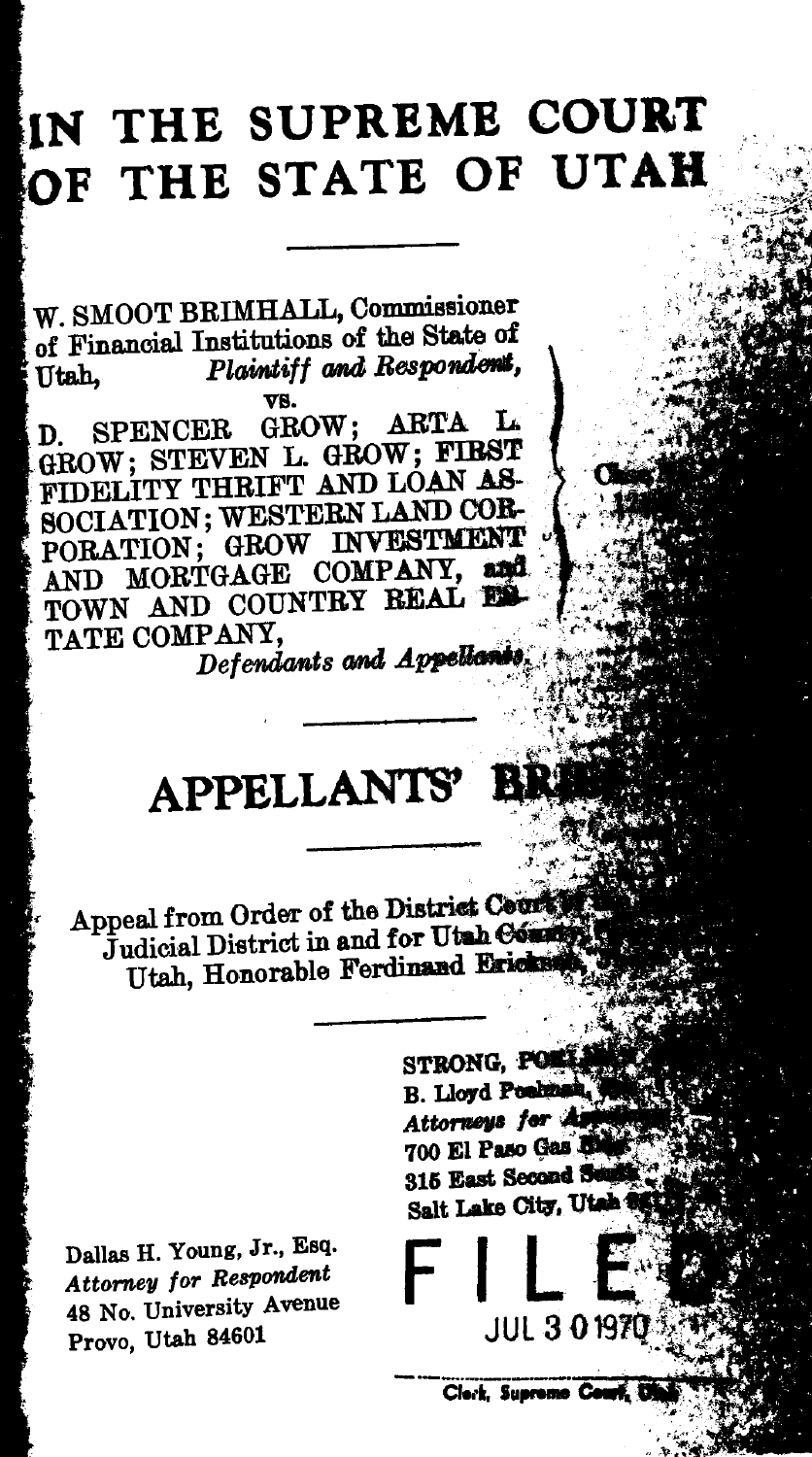#### TABLE OF CONTENTS

| 3                                                                                                                                                                      |                     |  |  |  |
|------------------------------------------------------------------------------------------------------------------------------------------------------------------------|---------------------|--|--|--|
| 3                                                                                                                                                                      |                     |  |  |  |
|                                                                                                                                                                        | 4                   |  |  |  |
| ARGUMENT                                                                                                                                                               |                     |  |  |  |
| THE COURT ERRED IN FAILING TO GRANT DE-<br>I.<br>FENDANTS' MOTION FOR SUMMARY JUDGMENT<br>BECAUSE PLAINTIFF FAILED TO MEET THE RE-                                     | $\overline{\bf{4}}$ |  |  |  |
| A. PLAINTIFF OFFERED NO EVIDENCE TO SUP-<br>PORT MANY ALLEGATIONS OF PLAINTIFF'S                                                                                       | 5                   |  |  |  |
| B. PLAINTIFF OFFERED NO PROOF THE PROP-<br>ERTIES CONVEYED HAD VALUE AT THE                                                                                            | 7                   |  |  |  |
| C. PLAINTIFF FAILED TO MEET THE BURDEN OF<br>PROOF REQUIRED BY THE UNIFORM FRAUDU-                                                                                     | 8                   |  |  |  |
| 1. PLAINTIFF OFFERED NO PROOF OF INSOL-<br>VENCY OF THE INDIVIDUAL GRANTORS 11                                                                                         |                     |  |  |  |
| THE SOLE EVIDENCE INTENDED TO PROVE<br>$2^{\circ}$<br>INSOLVENCY OF THE CORPORATE DEFEND-<br>ANTS WAS IMPROPERLY ADMITTED IN EVI-<br>DENCE AND LEGALLY INEFFECTIVE FOR |                     |  |  |  |
| 3. NO PRESUMPTION OF FRAUDULENT CON-<br>VEYANCE AROSE FROM RELATIONSHIP OF<br>THE PARTIES MANUSCRIPTION 17                                                             |                     |  |  |  |
| DEFENDANTS' EVIDENCE SHOWED THE CONVEY-<br>11.<br>ANCES WERE MADE FOR FAIR CONSIDERATION 19                                                                            |                     |  |  |  |
| III. THE RELIEF GRANTED EXCEEDS THAT PRAYED<br>IN THE COMPLAINT AND AUTHORIZED BY LAW 20                                                                               |                     |  |  |  |
| CONCLUSION 23                                                                                                                                                          |                     |  |  |  |
| EXHIBITS $\ldots$ 25                                                                                                                                                   |                     |  |  |  |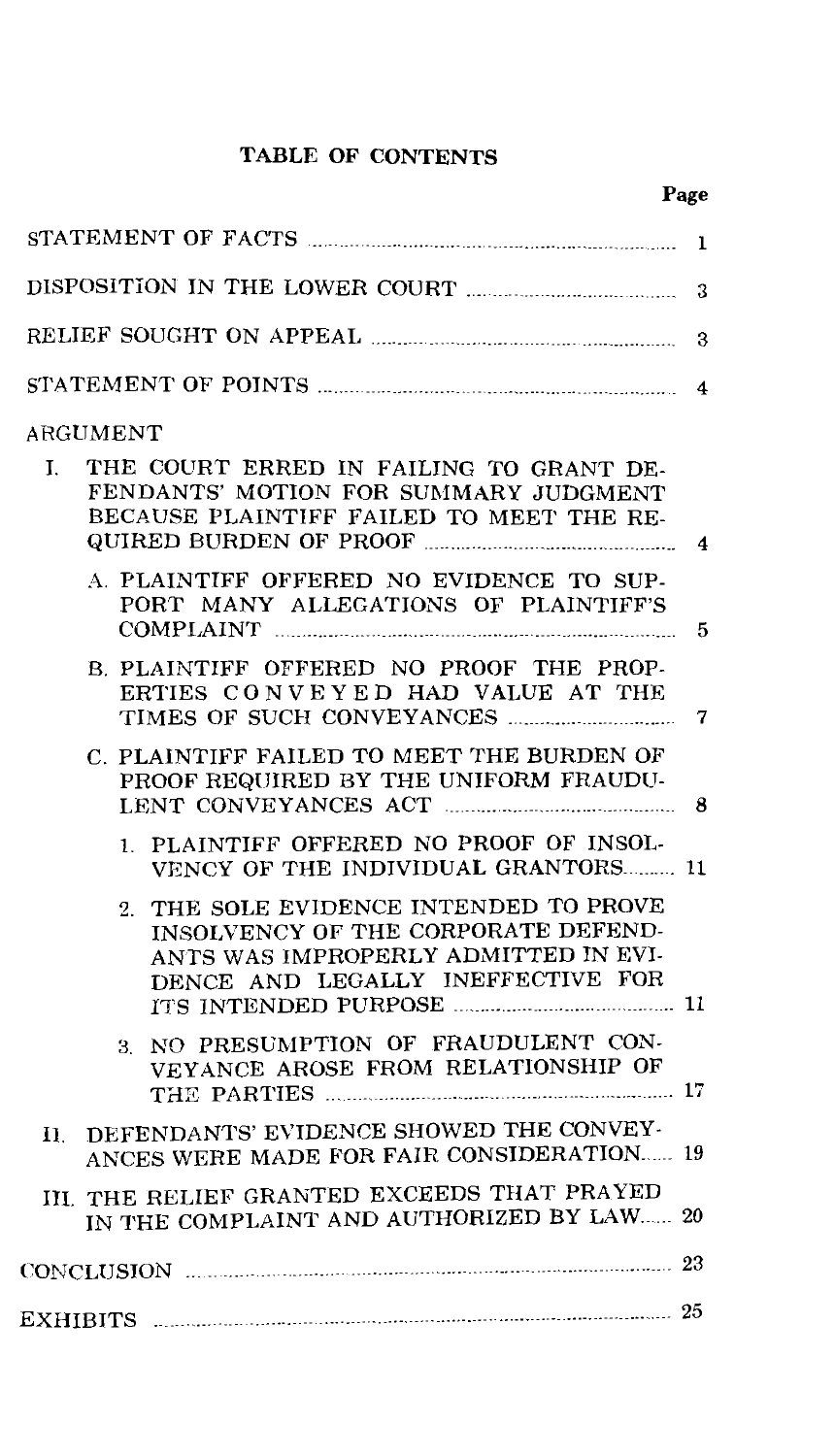#### AUTHORITIES CITED

#### Utah Cases

| Ned J. Bowman Co. v. White, 13 Utah 2d 173, 369 P.2d 962            |  |
|---------------------------------------------------------------------|--|
| Givan v. Lambert, 10 Utah 2d 287, 351 P.2d 959 (1960)               |  |
|                                                                     |  |
| Denver & R.G.R. Co. v. Ashton-White-Skillicorn Co., 49 Utah         |  |
|                                                                     |  |
| Ogden State Bank v. Barker, 12 Utah 13, 40 P. 765 (1895) 13, 14, 15 |  |
| United States v. Late Corporation of Church of Jesus Christ of      |  |
|                                                                     |  |

#### Other Decisions

| Neubauer v. Cloutier, 265 Minn. 539, 122 N.W. 2d 623 (1963) 13            |  |
|---------------------------------------------------------------------------|--|
| Palestroni v. Jacobs, 18 N.J. Super 438, 87 A. 2d 356 (1952) 13           |  |
| Washington Nat. Bank v. Beatty, 77 N.J. Eq. 252, 76 A.<br>$442$ (1910) 22 |  |
| In re Liquidmatic Systems, Inc. 194 F. Supp. 625                          |  |

#### Statutes Cited

Utah Code Annotated (1953 Rplmt. Vol.)

|               | $25-1-2$ 3  |  |
|---------------|-------------|--|
|               |             |  |
|               |             |  |
|               |             |  |
|               |             |  |
|               |             |  |
|               | $25-1-7$ 10 |  |
|               |             |  |
|               |             |  |
| $25 - 1 - 16$ |             |  |

#### Secondary Material

| Annotation: "Right of tort claimant, prior to judgment, to<br>attack conveyance or transfer as fraudulent." 73 A.L.R. 2d | 21 |
|--------------------------------------------------------------------------------------------------------------------------|----|

Page

1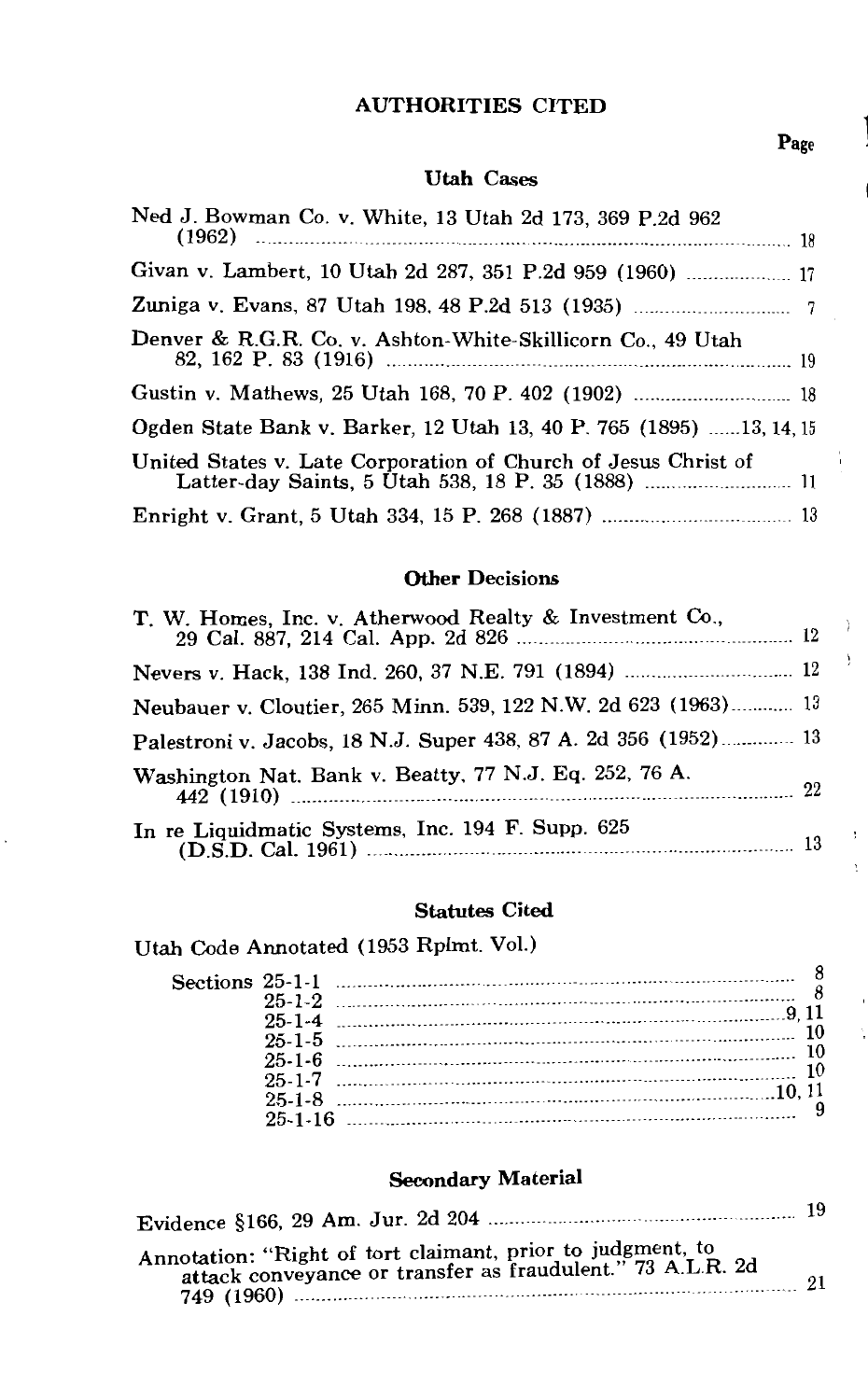## **IN THE SUPREME COURT OF THE STATE OF UTAH**

W. SMOOT BRIMHALL, Commissioner of Financial Institutions of the State of<br>Utah, Plaintiff and Respondent, Ftah, *Plaintiff and Respondent,*  vs.

D. SPENCER GROW; ARTA L. GROW; STEVEN L. GROW; FIRST FIDELITY THRIFT AND LOAN AS-SOCIATION; WESTERN LAND COR-PORATION; GROW INVESTMENT AND MORTGAGE COMPANY, and TOWN AND COUNTRY REAL ES-TATE COMPANY,

Case No. 12103

*Drfendants and Appellants.* 

## APPELLANTS' BRIEF

### STATEMENT OF FACTS

This is an action to set aside conveyances of real prop erty. In March of 1967 D. Spencer Grow and Arta L. Grow, his wife, conveyed one parcel of real property to their son Steven L. Grow and conveyed two parcels of real property to their son Steven and their daughter Gina M. Grow. Gina is not a party to this action. During the period September, 1966, through March, 1967, the three defendant corporations conveyed five parcels of real property to Steven L. Grow.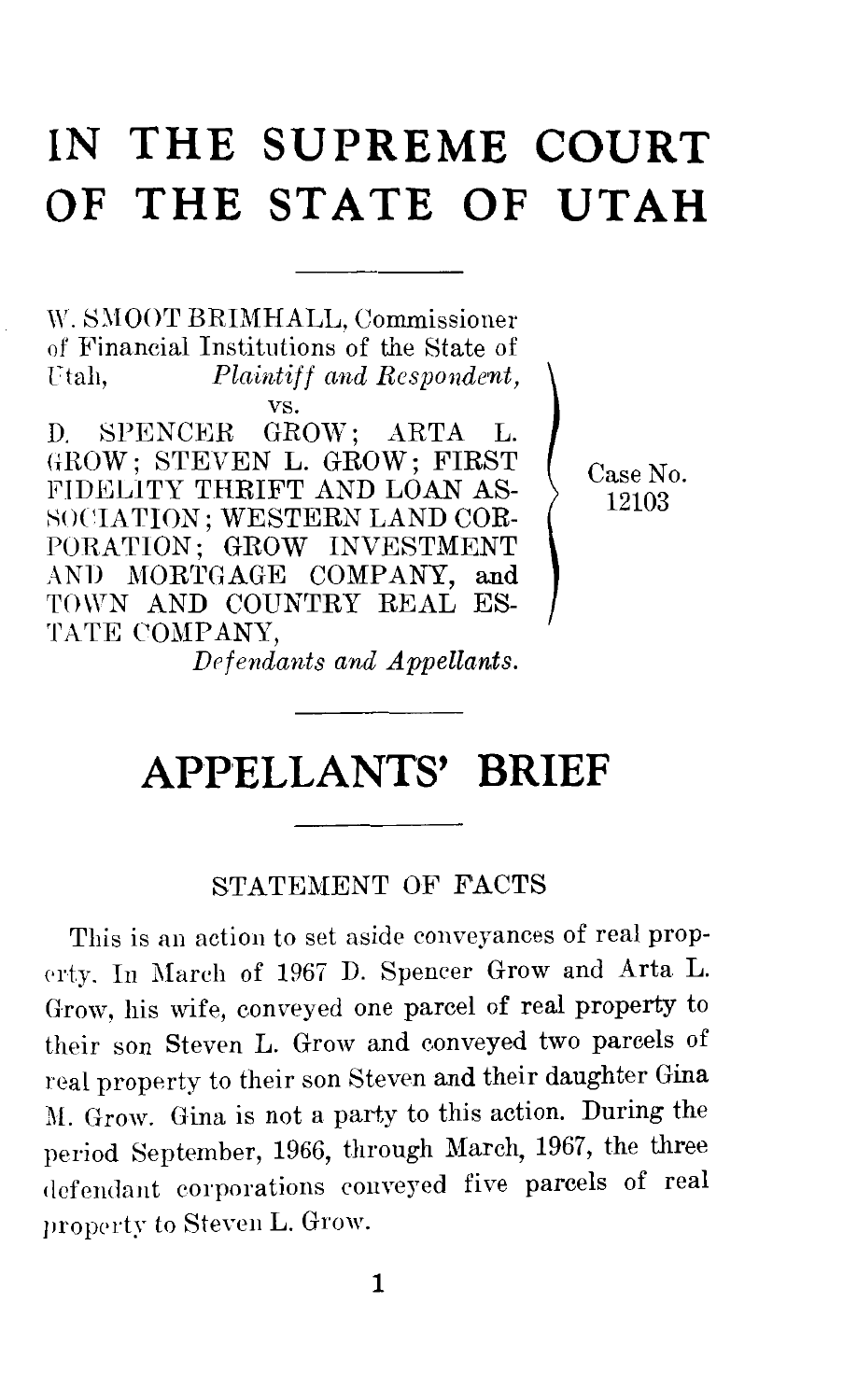At no time, either prior or subsequent to said conveyances, have any of the grantors, individual or corporate, been adjudicated a bankrupt or entered into an assignment or composition for the benefit of creditors. Nevertheless, this action is brought by plaintiff alleging mimatured tort claims against the individual grantors and unsatisfied deficiency judgments against the corporate grantors. The deficiency judgments were entered after the dates of the conveyances sought to be set aside.

The present action is best understood in context with two other cases now pending in lower courts. One of the lower court actions, entitled "In the Matter of the Liquidation and Suspension of Utah Savings & Loan Association" (herein designated "liquidation proceedings") was filed by plaintiff in November, 1966 in the District Court in and for Utah County, State of Utah, Civil No. 30,309. In this action liquidation of the said Utah Savings & Loan Association is currently in process and losses, if any, to be sustained by depositors or shareholders have not yet been ascertained.

The other lower court action (herein designated "officer and director liability proceeding") was filed by plaintiff in the District Court in and for Utah County, State of Utah, Civil No. 32,027, in May, 1968 against numerous defendants including, among others, all of the grantor defendants in the present action. This second action seeks to impose liability upon the personal and corporate defendants for certain losses, not yet ascertained or determined, allegedly sustained or to be sustained by Utah Savings  $\&$  Loan Association. The lower court, contem-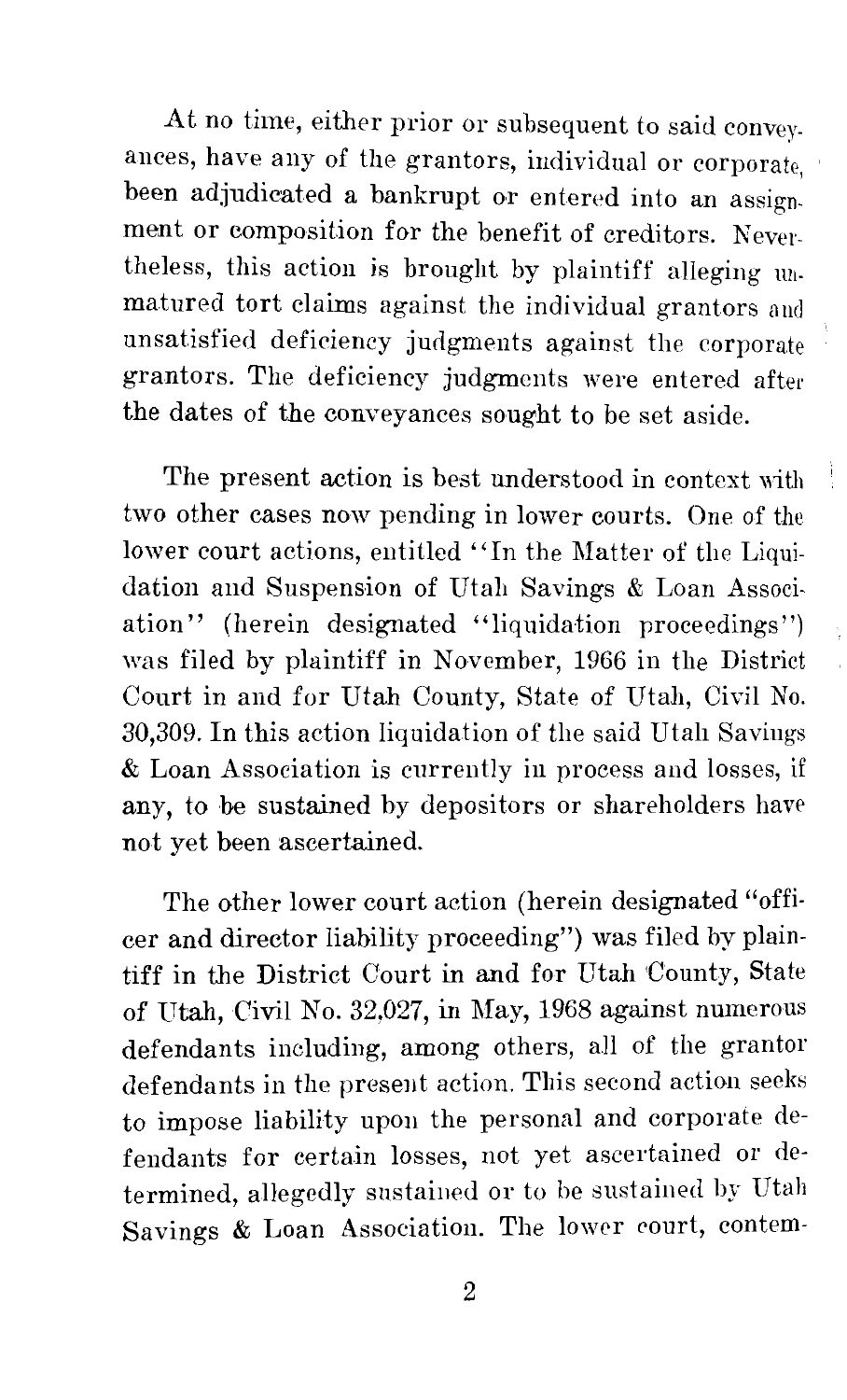plating trial of the matter would be held in the summer of 1968, entered a preliminary injunction in this second action preventing disposition by the defendants of their properties and assets. Thereafter the case was removed to the District Court in and for Salt Lake County, and assigned Civil No. 181,123, where the case is still awaiting- trinl.

### DISPOSITION IN THE LOWER COURT

 $\frac{1}{2}$ 

The present action was tried at Provo, Utah in June, 19G9 before Hon. Ferdinand Erickson who was invited specially from the Sixth Judicial District to try the case due to the disqualification of all other judges in the Fourth District from hearing the matter. Upon trial the court found in favor of plaintiff, ordered the conveyances set aside, and directed that the reconveyed properties be sold in satisfaction of certain deficiency judgments in favor of plaintiff resulting from mortgage foreclosure proceedings in other actions. Defendants appeal from the judgment of the lower court.

#### RELIEF ON APPEAL

Appellants seek a reversal of the judgment entered by the lower court and an order remanding the case with direction that appellants' Motion for Summary Judgment he granted. Iu th<> alternative, the case should be remanded to the lower court for further hearing to determine the equitable interest of Steven L. Grow in the suhject properties.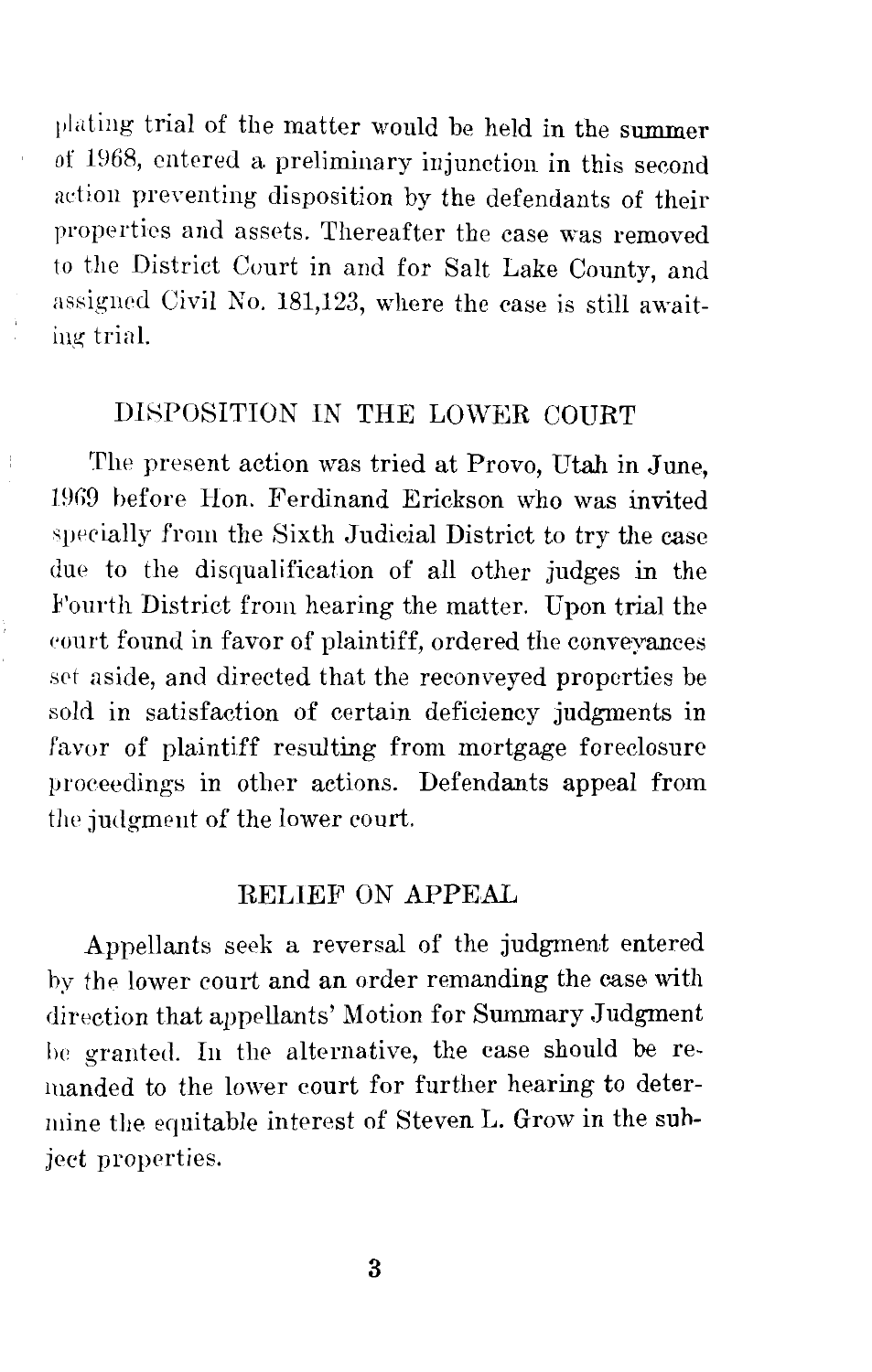## STATEMENT OF POINTS RELIED UPON

- I. Defendants' Motion for Summary Judgment should have been granted because plaintiff failed to meet the required burden of proof.
	- A. Plaintiff offered no evidence to support mam allegations of plaintiff's complaint.
	- B. Plaintiff offered no proof the properties conveyed had value at the time of such conveyances.
	- C. Plaintiff failed to meet the burden of proof required by the Uniform Fraudulent Conveyances<br>Act.  $\det$ .
		- 1. Plaintiff offered no proof of insokency of the individual grantors.
		- 2. The sole evidence intended to prove insolvency of the corporate defendants was improperly admitted in evidence and legally ineffective for its intended purpose.
		- 3. No presumption of fraudulent conveyance arose.
- IL Defendants' evidence showed the conveyances were made for fair consideration.
- III. The relief granted exceeds that prayed in the complaint and authorized by law.

#### ARGUMENT

## I. *DEFENDANTS' M* 0 *TI* 0 *N FOR SUMMARf JUDGMENT SHOULD HAVE BEEN GRANTED BECAUSE PLAINTIFF FAILED TO MEET THE REQUIRED BURDEN OF PROOF.*

Defendants' motion for summary judgment, made when plaintiff rested its case, (See Transcript, page 40,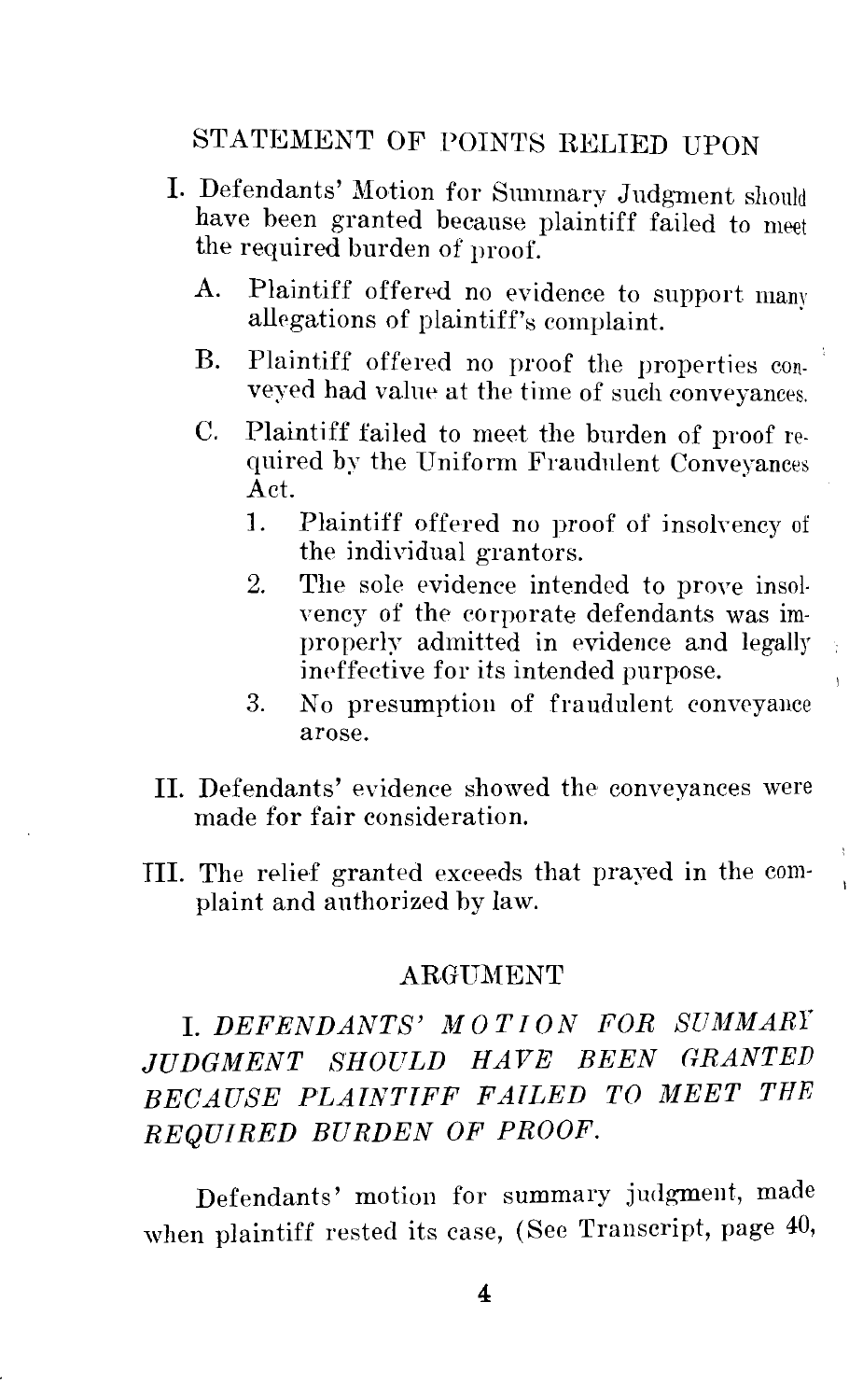line 28 *et seq.*), was taken under advisement but was subsequently denied by the court. Only the first 40 pages of the trial transcript representing the plaintiff's case need be considered in determining the merits of defendants' motion.

A. *Plaintiff offered no evidence to support many allegations of the complaint before resting its case.* 

In addition to alleging the fact of the conveyances, which fact is not disputed, plaintiff's complaint alleges:

1. That ".... D. Spencer Grow was president controlling managing agent of . . . [the corporate defendants]." (Complaint, paragraph 2)

COMMENT: Prior to resting its case, no evidence was offered by plaintiff showing any relationship whatsoever between the personal defendants and the corporate defendants.

2. That the grantors " $\dots$  do not have sufficient property with which to satisfy the debts which they owe to the plaintiff in his control of the business and assets of Utah Savings & Loan Association." (Complaint, paragraph 10)

COMMENT: This fails to allege insolvency of the grantors *at the time of the subject conveyances* or by reason thereof. Further, before resting its case plaintiff offered no direct evidence showing the financial condition of the grantors at any time. To prove insolvency of the corporate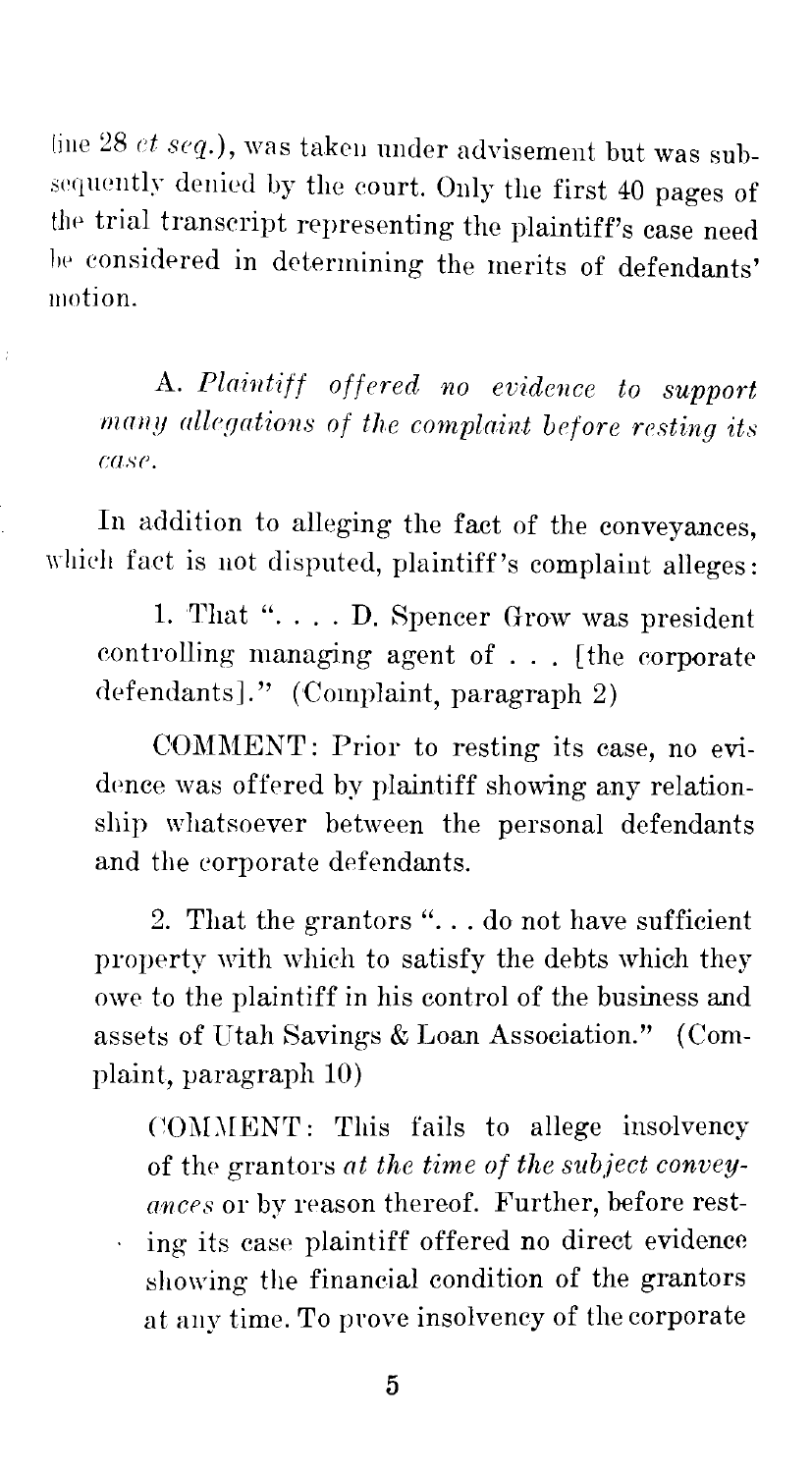defendants, plaintiff relied solely upon a presumption of insolvency claimed to arise from return of executions unsatisfied, as discussed here after. Any presumption of insolvency raised by return of executions unsatisfied is lirnited to the corporate defendants only, since no judgments have been entered against the personal defendants. Plaintiff did provide evidence that defendants have substantial property holdings, however, as indicated by the legal descriptions of 561 separate parcels of real property attached as an exhibit to the amended complaint filed in the officer and director liability proceeding, a copy of which was admitted in evidence herein as Exhibit P-11.

3. "The property affected by the deeds was acquired by the defendants under the direction and control of the defendant D. Spencer Grow with monies borrowed from Utah Savings & Loan Association while Utah Savings & Loan Association was under the management and control of the defendant D. Spencer Grow." (Complaint, paragraph 11).

COMMENT: No evidence was offered by plaintiff showing the circumstances under which the subject property was acquired by the defendants.

4. "'The aforesaid conveyances were wholly voluntary and made without a valuable consideration." (Complaint, paragraph 12).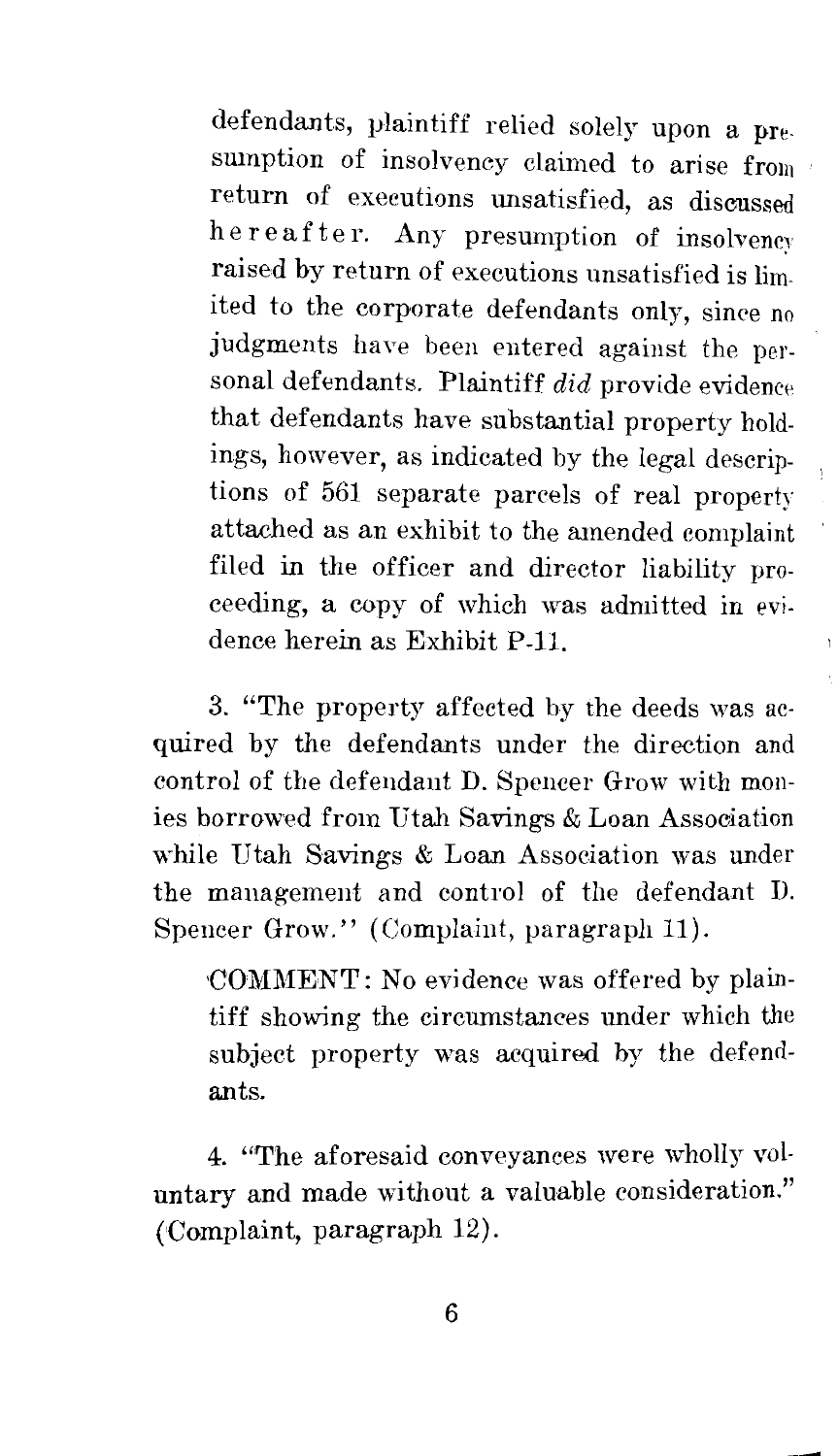COMMENT: No evidence was submitted in support of this allegation.

5. "At the time of the execution of the aforesaid deeds, said Steven L. Grow, grantee therein, had full kuowledge of the fraudulent intent and purpose of the defendant, D. Spencer Grow." (Complaint, paragraph 13).

COMMENT: When plaintiff rested its case, no evidence had been offered by plaintiff in support of the allegation that actual fraudulent intent was involved, nor was evidence offered by plaintiff showing the knowledge of Steven L. Grow with respect *to* any matter whatsoever covered by this action.

*B. Plaintiff offered no proof the properties conveyed had value at the time of such conveyances.* 

Counsel for plaintiff acknowledged at trial plaintiff's obligation to furnish evidence that the property conyeyed had a net value, and cited the case of *Zuniga v. Evans, 87 Utah 198, 48 P.2d 513 (1935)* in support thereof. (See Transcript, page 19, lines 8-10). The grantors' net equity in the subject properties could not be proved without evidence of and adjustments from the gross value for the amount of mortgag<>s, tax delinquencies or other encumbrances against surh properties. Plaintiff then produced an abstractor, Mr. Madsen, and it was stipulated that he had searched title of the properties *as of June 6*, *1.96'D at 8:00 a.m.* and that his profferred testimony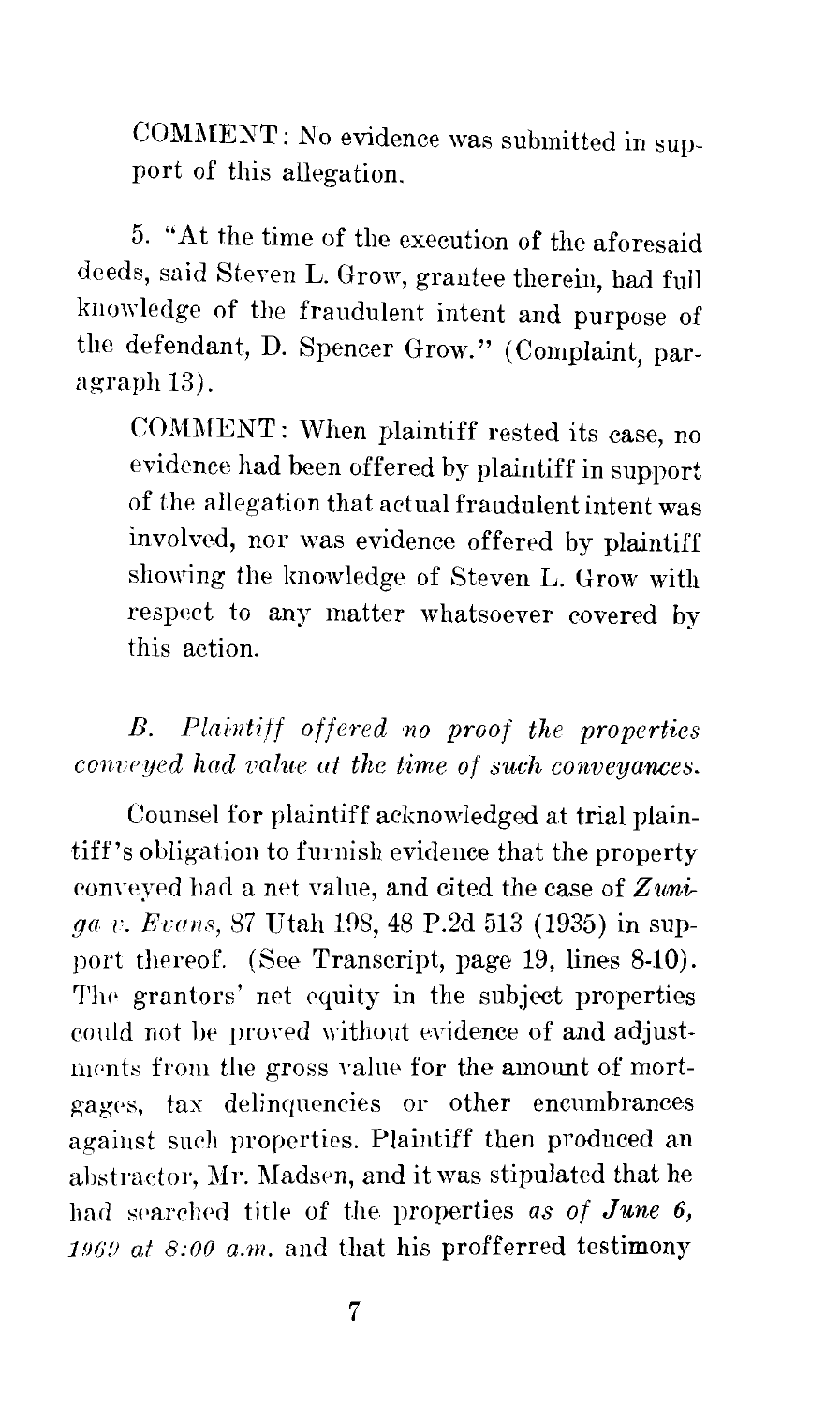concerning recorded encumbrances would not include evidence of any search with respect to delinquent taxes, special improvements or other levies. (See Transcript, pages 21-24).

The profferred and stipulated testimony of gross valnes of the conveyed properties and partial testimony concerning some encumbrances against the properties constituted incomplete evidence which failed *to* provide proper proof that the properties had any net value attributable to the grantors-even as of the time of trial. Even more important, however, is that all of the conveyances took place at least 21 months prior to the time of trial and not a scintilla of evidence was presented with respect to the net values of such properties in the hands of defendants *as of the dates of the respective conveyances*, nor of the value of improvements made between the dates of conveyance and time of trial.

Accordingly, plaintiff failed to meet an essential element of its required proof which constitutes a fatal defect in plaintiff's effort to establish a prima facie case.

*C. Plaintiff failed to meet the b11rde11 of proof required by the Uniform Fraudulent Conveyances Act.* 

Plaintiff has not been specific in eiting the provisions of the Uniform Fraudulent Conveyances Act (Utah Code Annotated, Sections 25-1-1 *ct. seq.,* 1953 *Rplmt. Vol.,* herein designated "UFCA") which it believes to be con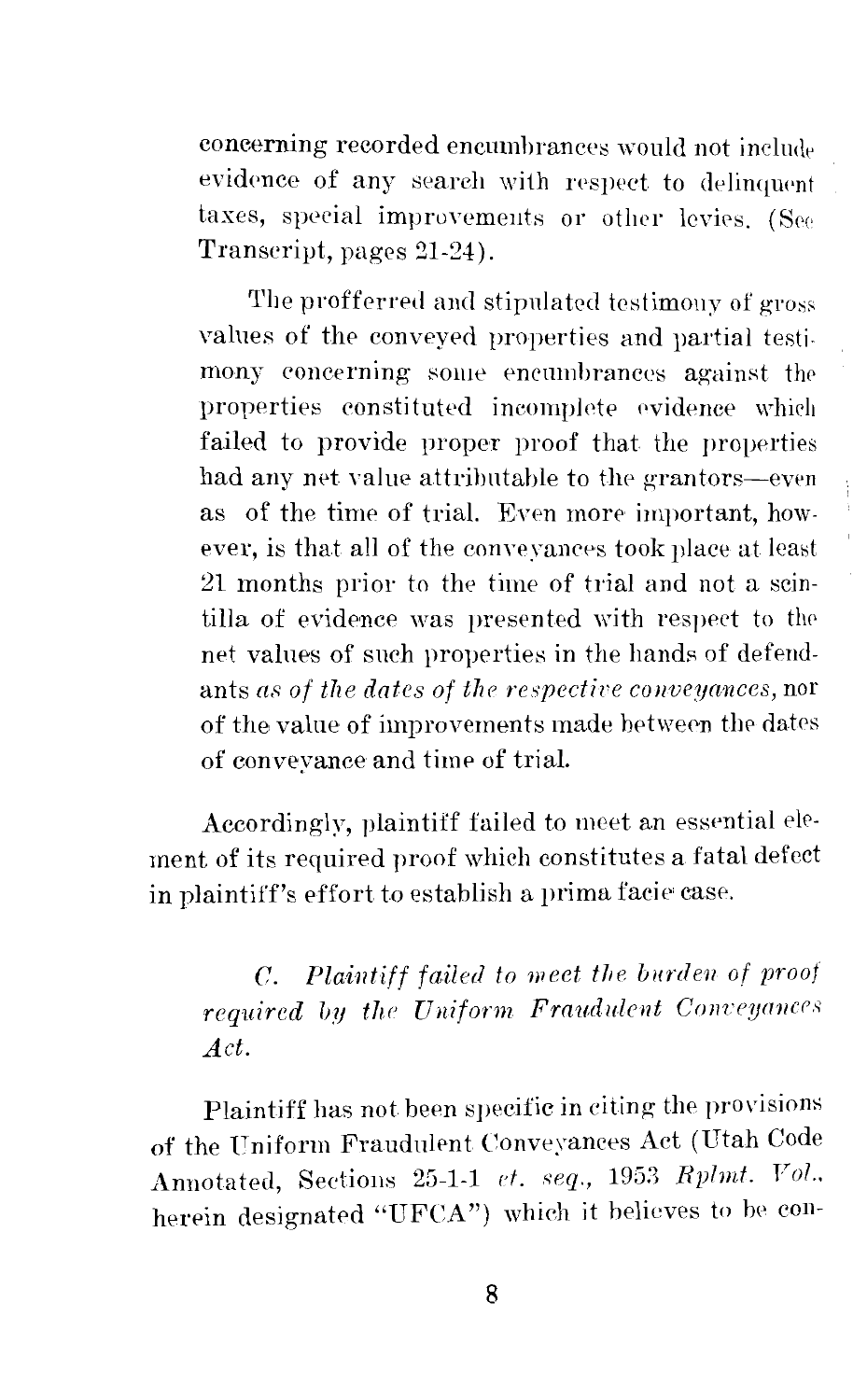trolling in this action, and instead quoted at trial from general encyclopedic works on the topic and cited primarily cases decided before Utah enacted the UFCA. A difference of proof is required, depending upon the section regarded as controlling.

At trial (See Transcript, page 4, lines 7-9) plaintiff asserted its case against the individual defendants, D. Spencer Grow and Arta L. Grow to be premised upon Section 25-1-16 (there exists no Section 25-1-17 cited by plantiff's eounsel and the context indicates that Section  $25-1-16$  was intended). This section does not define the elements of a fraudulent conveyance but merely sets forth alternative remedies. Prerequisite to application of any one remedy is a finding by the court that the conveyance is "fraudulent," which in turn requires that the evidence satisfy the essential elements of proof defined in various other sections of the UFCA. In attempting to discern the foundation upon which plaintiff premises its claim herein, it becomes necessary to survey the possibilities presented under the UFCA.

(a) Under Section 25-1-4 the required proof consists of (a) a conveyance, (b) insolvency at time of or by reason of the conveyance, and (c) absence of fair consideration. A person is insolvent withir the meaning of the UFCA: " $\dots$  when the present fair salable value of his assets is less than the amount that will be required to satisfy his probable liability on his existing debts as they become absolute and unatured." (Section 25-1-2) Because no evidence was presented by plaintiff at trial showing insolvency of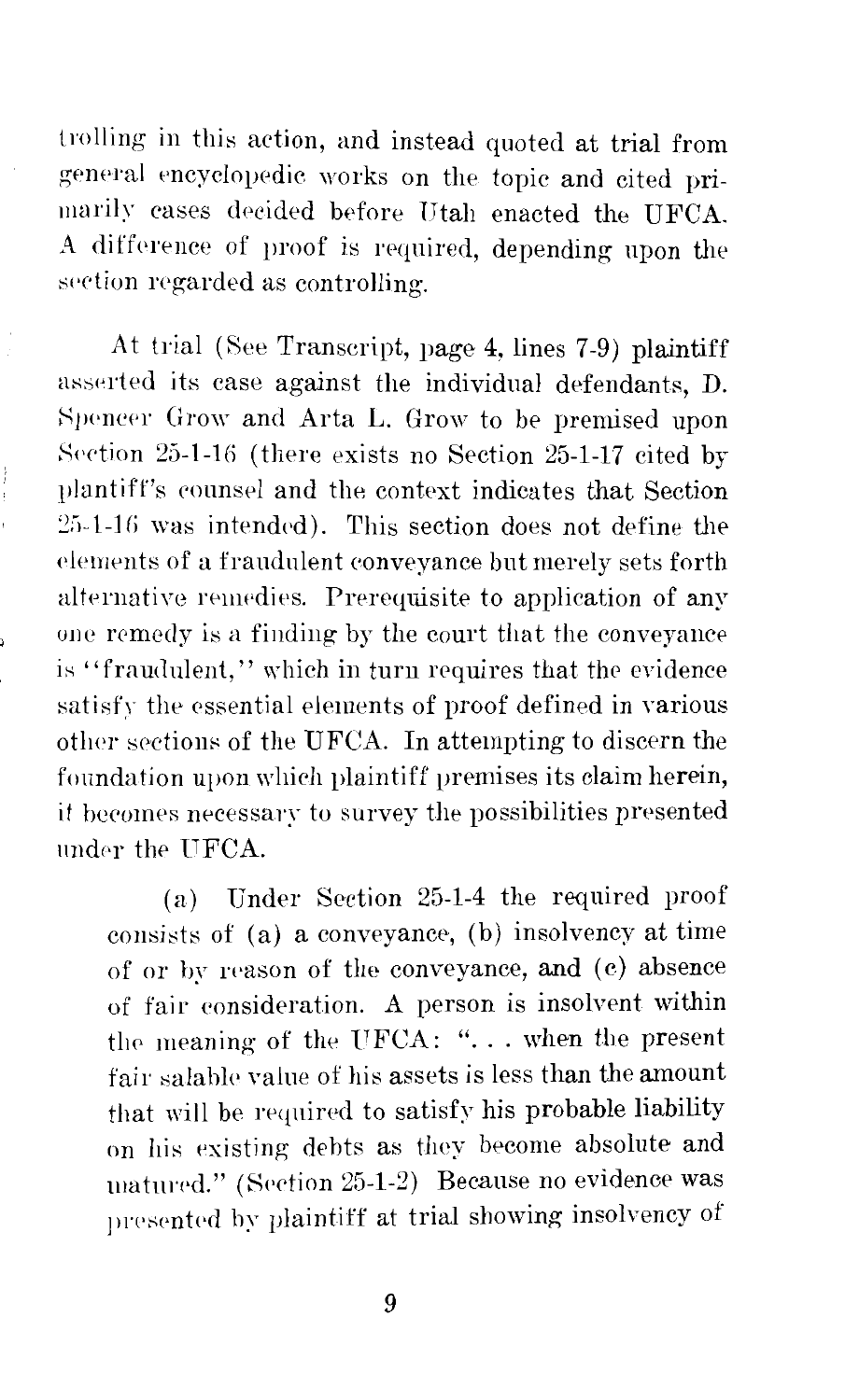the individual defendants and because the only evidence of insolvency of the corporate defendants related to plaintiff's reliance upon return of execution unsatisfied, this section is applicable to the plaintiff's case only with respect to conveyances by the corporate grantors and subject to the validity of the arguments concerning nulla bona executions, as discussed hereafter.

(b) No allegations of the complaint or proof offered at trial include the evidentiary provisions required under Sections  $25-1-5$ ,  $25-1-6$ , and  $25-1-7$ , pertaining to under capitalization of a business concern or scientor of a grantor about to incur obligations beyond his ability to pay.

j,

( c) Under Section 25-1-8 (cited in plaintiff's post-trial memorandum) the required proof consists of (a) a conveyance and (b) intent to delay, hinder or defraud the creditors. 8ince plaintiff presented no evidence at trial of actual intent, application of this statute is dependent upon the plaintiff's reliance npon presumed fraudulent intent and a shift in the burden of proof discussed hereafter. This section requires proof that the conveyance substantially prejudices attempts by creditors to receive satisfaction of their claims. It should be noted that this section is nniqne to Utah law, it is not part of the UFCA as proposed by the National Conference of Commissioners on Uniform State Laws, and has been declared by the Utah Supreme Court as merely declaratory of the principles of the common law. *United States v. Late*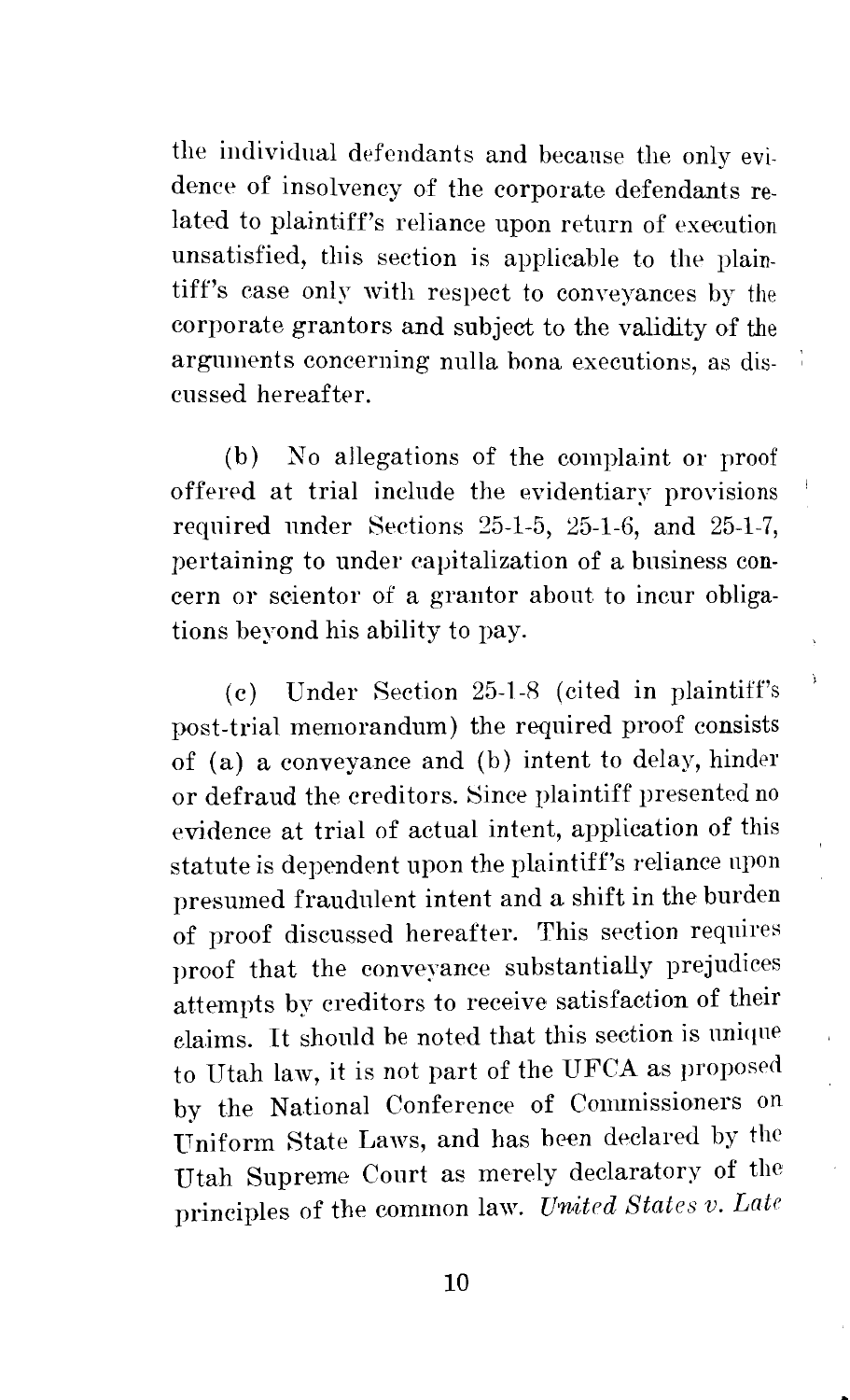*Corporation of the Church of Jestis Christ of Latterd11y Saints,* 5 Utah 538, 18 P. 35 (1888).

( d) Other sections of the UFCA defining fraudulent conveyances relate to facts and circum stances not falling within those presented by the case presently under consideration by the courts.

1. *Plai·1diff offered 1w proof of insolvency of the individual grantors.* 

When plaintiff rested its case there was no evidence whatsoever relating to the assets or liabilities of the defendants at the time of the subject conveyances. The comment set forth under paragraph I.A.2. at page 4, *supra.,*  is restated and incorporated by this reference. Hence, conveyances by the personal defendants evidenced by Exhibits P1, P2, P6, and P7, are not subject to plaintiff's argument that return of execution unsatisfied is presumptive of insolvency, and the only possible reliance by plaintiff on Sections  $25-1-4$  or  $25-1-8$  would be with respect to conveyances by the corporate defendants.

2. The sole evidence intended to prove insol*rency of the corporate defendants was improperly admitted in eridence and legally ineffective for its intended purpose.* 

As proof of insolvency of the corporate defendants, plaintiff's sole evidence consisted of certain court files  $($  Exhibit P13 $)$  showing deficiency judgments against the said corporate defendants and unsatisfied return of exe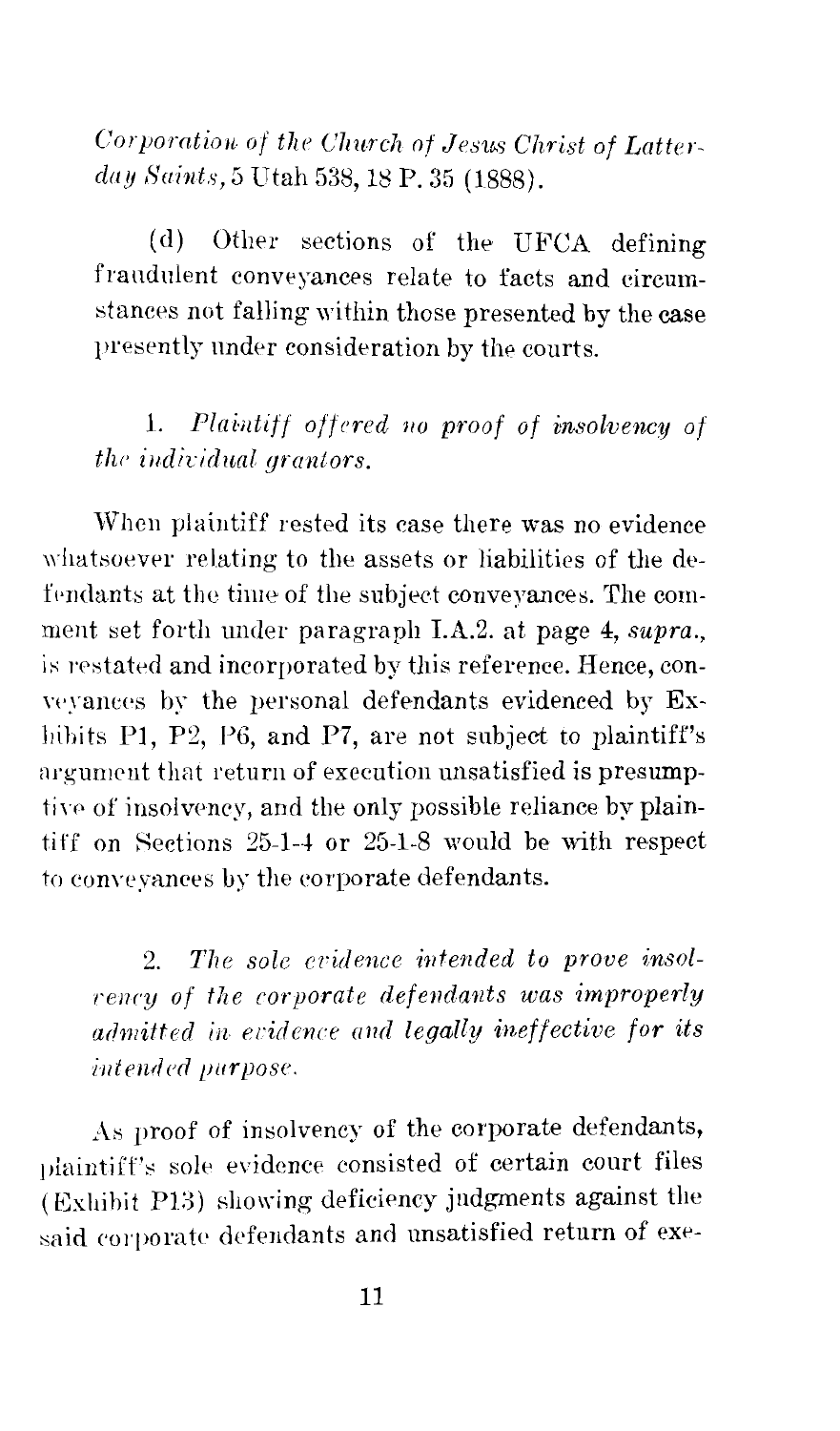cution thereon. The records of deficiency judgments as evidence of the insolvency of the corporate defendants were admitted in evidence over the objection of the defendants. (See Transcript, page 11, lines 21-24). Their admission by the court apparently was intended solely *to* permit their consideration in connection with other proof as to the financial condition of the corporate defendants. (See Transcript, page 11, lines 17-20). No such other proof was presented by plaintiff before resting its case.

At the time of trial defendants pointed out to the court that in each case the judgments represented by the fourteen separate files were all entered and executions thereon issued *after* the dates of the conveyances challenged herein. (See Transcript, page 10, lines 8-20). A table showing the essential data with respect to such executions in relation *to* the dates of subject conveyances is shown herein as Exhibit "A" to this brief.

 $\overline{1}$ 

Cases construing the UFCA consistently hold that circumstances relative to the grantor's financial condition subsequent *to* the conveyance are immaterial in determining *prior* solvency. In the case of *T.TV.M. Homes, Inc. v. Atherwood Realty & Investment Co., 29 Cal. Rptr.* R87, 214 Cal. App. 2d 826 (1963), the court held that since insolvency must exist at the time of the conveyance or must result therefrom, subsequent insolvency is not of itself a sufficient foundation for an inference of insolvency at the time of the allegedly fraudulent conveyance. In the case of *Nevers v. Hack,* 138 Ind. 260, 37 N.E. 791 (1894) the court held that insolvency of the debtor at the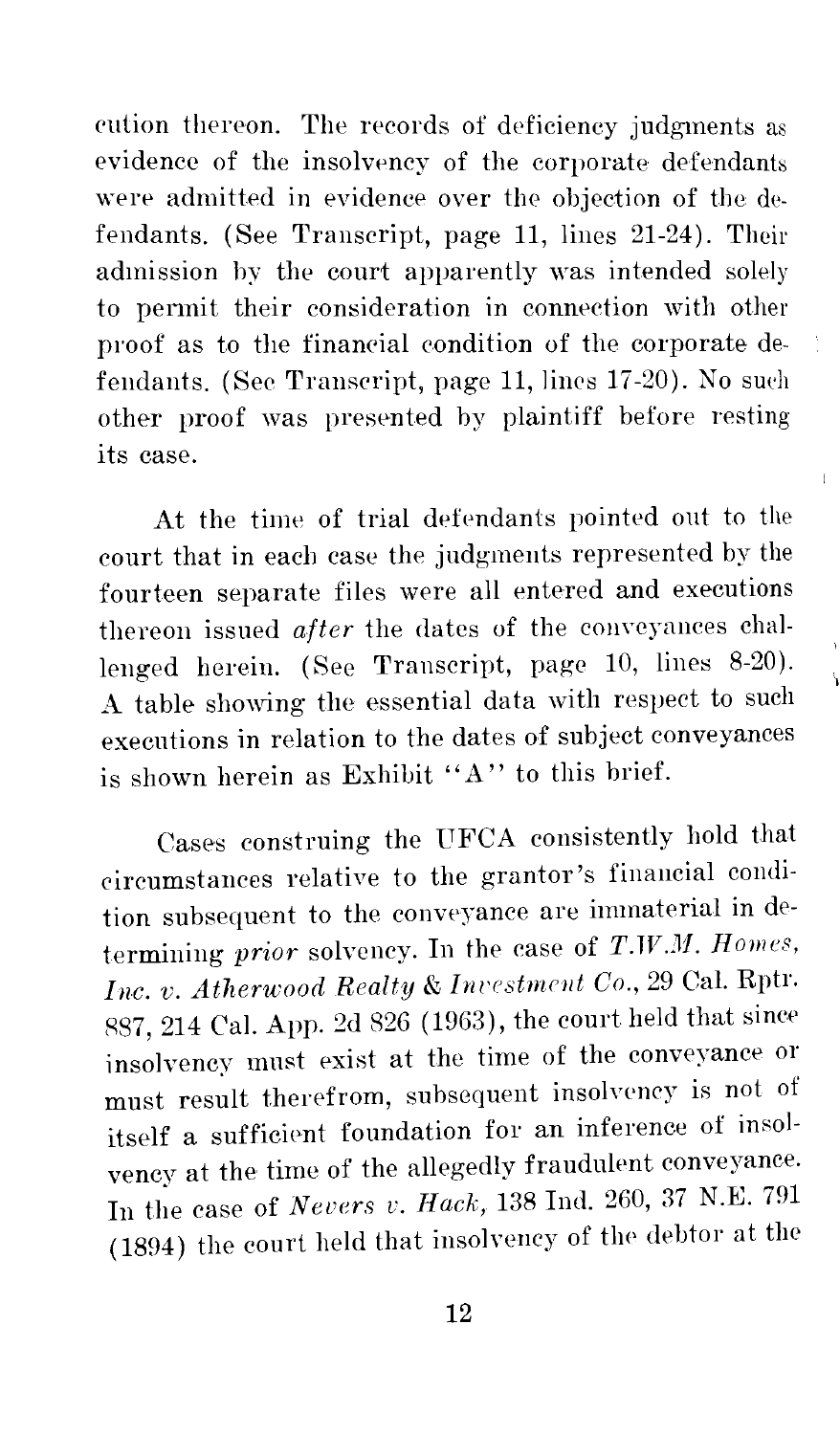time when suit is brought to set aside his conveyance as fraudulent does not raise a presumption that insolvency existed prior to that time. See also *Neubauer v. Cloutier,*  265 Minn. 539, 122 N.W. 2d 623 (1963); *Palestroni v. Jacobs,* 18 N.J. Super 438, 87 A.2d 356 (1952); *In re l)iq11id111atic Systems, Inc.* 194 F. Supp. 625 (D.S.D. Cal. 1961).

Plaintiff further asserts that return of an unsatisfied execution is evidence of insolvency which is not subject to rebuttal or refutation, and cites as authority for this position the cases of *Enright v. Grant*, 5 Utah 334, 15 P. 268 (1887) and *Ogden State Bank v. Barker*, 12 Utah 13, 40 P. 765 (1895). The *Enright* decision, by a divided court, held that while return of an execution *nulla bona* may (in support of allegations not present in the instant case) constitute evidence of the debtor's insolvency during a period *subsequent* to that return, it does not hold such return to be either inference or proper evidence of insolwncy *prior* to the unsatisfied return of execution.

In *Enright* the court considered a judgment entered upon default and failure of the defendant to file an answer. The court clearly indicated that a return of an execution *nulla bona* constituted evidence of the debtor's insolvency only when in substantiation of the "allegation that the plaintiffs know of no property upon which an execution can be levied, and that the judgments must remain wholly unsatisfied, unless they can resort to equity."  $(15$  P. at 271, 272). Observing that it was considering only the snffiriency of the pleading as the basis for a default judgment, the court observed "When it comes to the proof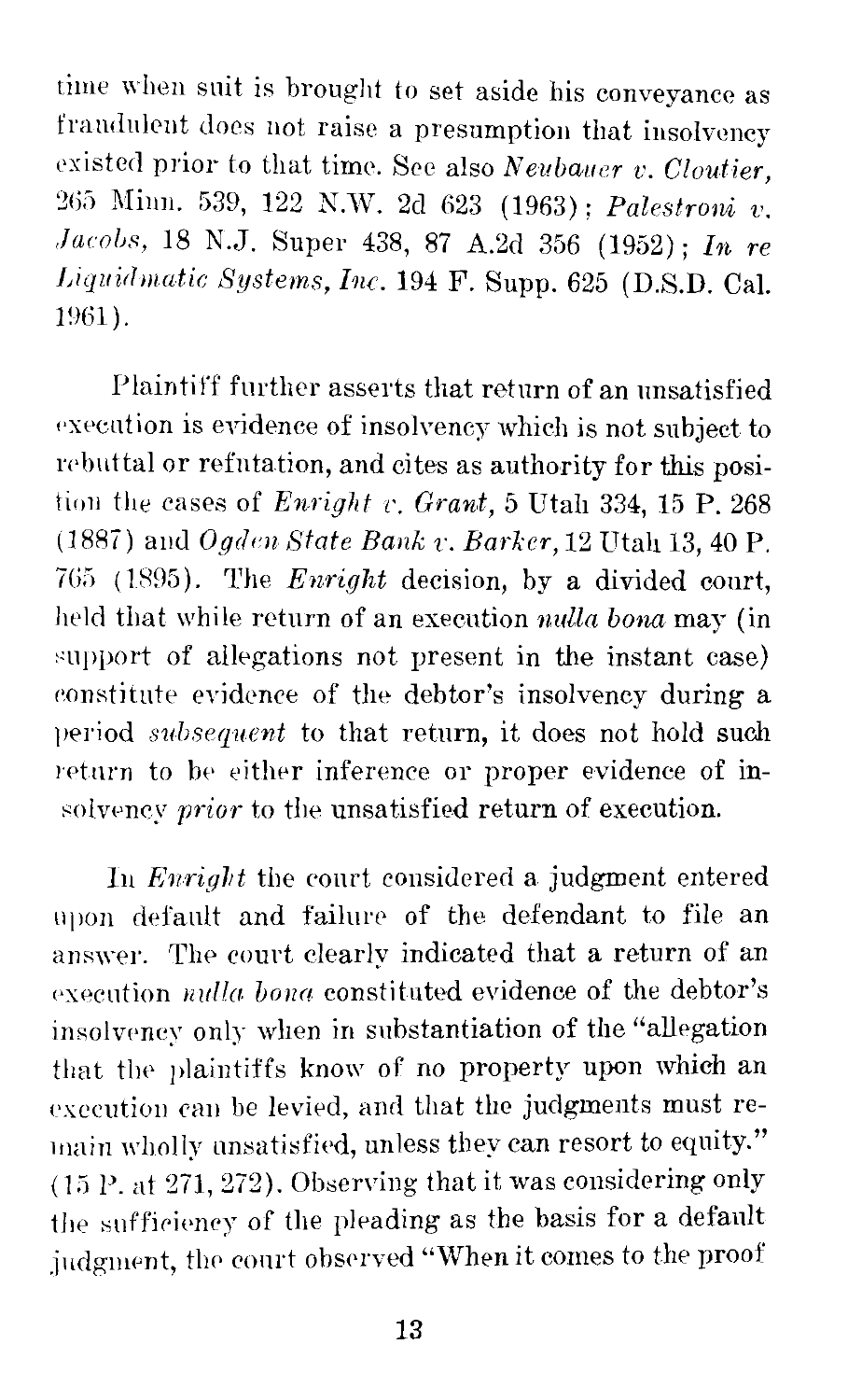[of the debtor's insolvency], it may be difficult to establish, but we are dealing with it now as a pleading, and not as to what would constitute sufficient proof. . . " (15 P. at 272). Plaintiff's complaint lacks any allegation that plaintiff knows of no other property belonging to the judgment debtors from which the deficiency judgments can be satisfied; consequently, the *Enright* decision is not proper precedent in the present case where plaintiff not only knew of substantial other property owned by the judgment debtors, but had already caused the court to enjoin the judgment debtors from disposing of such other property.

In deciding the *Barker* case the court apparently believed it was merely following the *Enright* decision, but if the *Barker* case stands for the proposition relied upon by plaintiff, it goes beyond the holding in *Enright* with respect to permitting use of an execution returned unsatisfied as evidence of insolvency *preceding* the return on execution. This rnling is at variance with the strong weight of authority in other jurisdictions as cited above, the consequences thereof seem not to have been fully explored by the court, and such interpretation of the case should not be followed. If the *Barker* case supports the position relied upon by plaintiff, it should be overruled for the reason that a return of service unsatisfied in one county should not conclusively bar the judgment debtor from proving his solvency and showing the existence of other assets in adjoining counties or nearby areas where the judgment creditor can conveniently obtain jurisdiction, nor should a judgment debtor be conclusively prevented from showing the existence of other assets which

14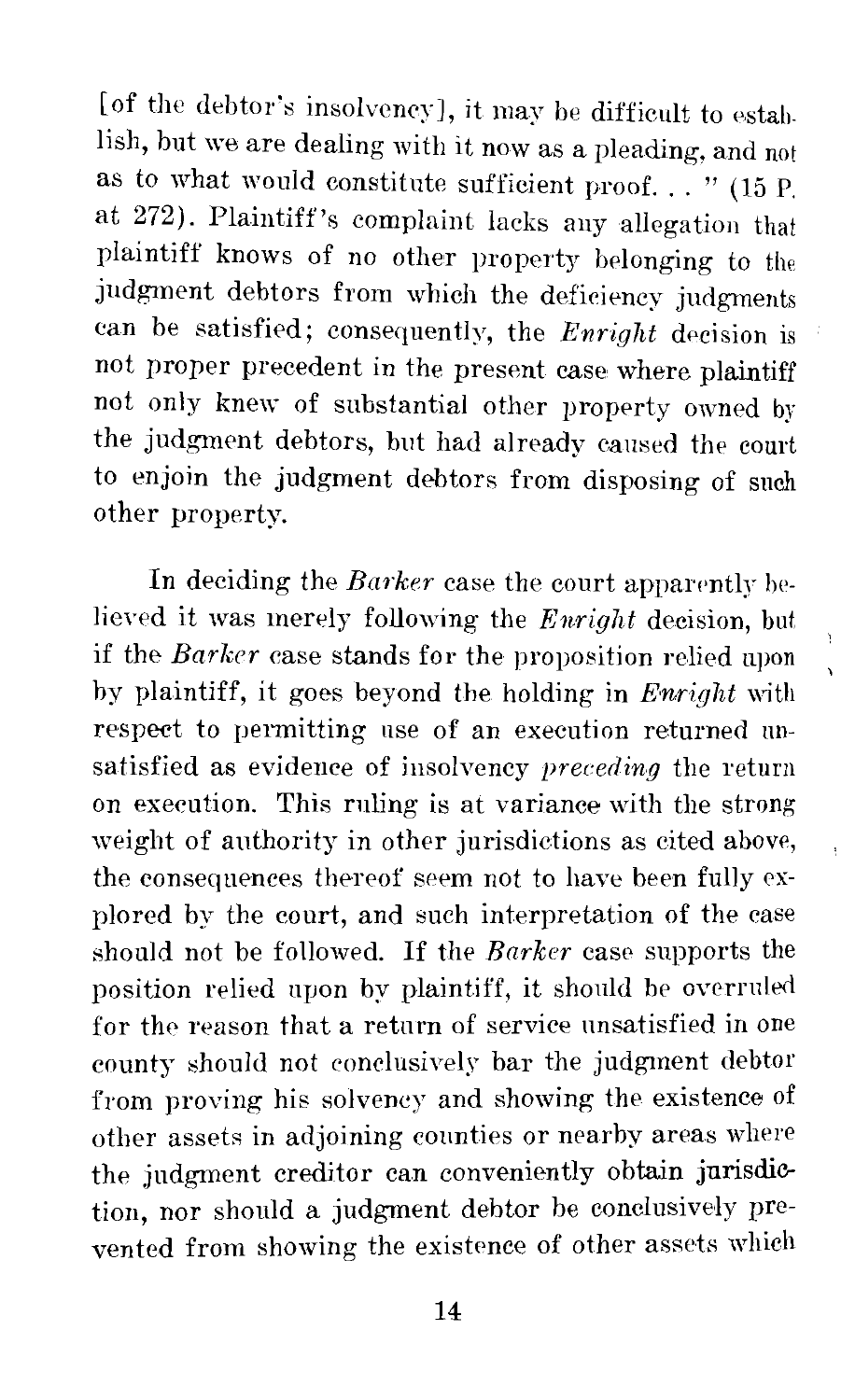the Sheriff may have overlooked or disregarded in returning the execution unsatisfied.

The *Barker* ruling should further be distinguished on the grounds that (1) it was decided prior to adoption of the UFCA in Utah,  $(2)$  the prime effect of showing retnrn of execution unsatisfied at that time was *pro- ('1 dural* in order *to* establish that a judgment creditor had exhausted his legal remedies and was now entitled to eqnitahle relief, whereas setting aside a fraudulent conveyance under the UFCA is now a statutory legal proceeding for which proof of exhaustion of legal remedies is no longer prerequisite, and (3) the legislative intent underlying enactment of the UFCA requires that proof be furnished of the elements of action set forth in its various provisions, while the former procedural presumption of insolvency arising upon merely showing return of execution unsatisfied does not create a presumption of substantive insolvency as required under the UF-CA.

The ruling in the *Barker* case is further inapplicable in the present action because plaintiff is estopped from asserting a presumption of insolvency based upon return of execution *nulla bona* because of (a) its failure to plead and prove that it had no knowledge of other properties from which the deficiency judgments could be satisfied,  $(b)$  its own evidence of the existence of such other properties, and  $(e)$  its prior conduct in thwarting the success of the executions upon which it relies for such presumption. Plaintiff entered into evidence a copy of its complaint in the officer and director liability action (Exhibit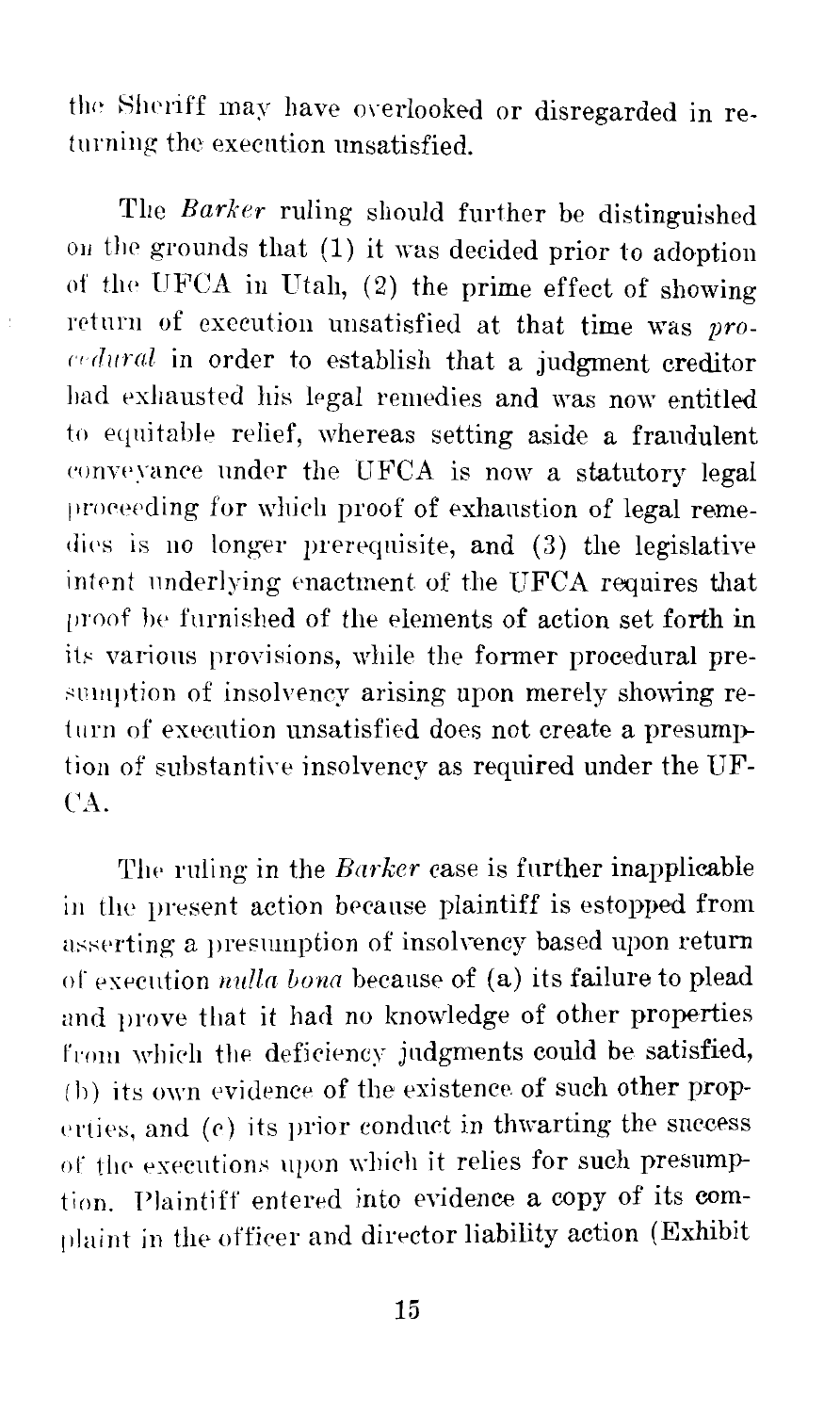P11) together with a copy of the preliminary injunction entered by the court in that action on July 11, 1968 (Exhibit P12) restraining defendants from conveying their properties. Attached to that complaint as Exhibit "A" is a 12-page, single-spaced, legal size, typewritten description of 561 separate parcels of real property acknowledged by plaintiff to be owned by these and other defendants and on which plaintiff had also filed *lis pendens* notices. Filing the complaint in the officer and director liability action, recording the *lis pendens* notices, and obtaining entry of the temporary injunction with respect to the numerous properties all preceded return of service unsatisfied herein. (See Exhibit "A" to this brief).

Plaintiff failed to plead the lack of properties from which the deficiency judgments could be satisfied because it well knew that defendants herein owned extensive properties having substantial value, and the only reason the executions were returned unsatisfied was because plaintiff's own *lis pendens* and injunction shielded all assets of these defendants from such subsequent execution. Under these circumstances it would be an utmost incongruity and injustice to permit the plaintiff to assert these unsatisfied executions as any level of evidence of insolvency of the defendants. Rather, plaintiff's own evidence before the court showing that defendants have substantial assets which are already secured to plaintiff's purposes under injunction has only strengthened the presumption of defendants' solvency.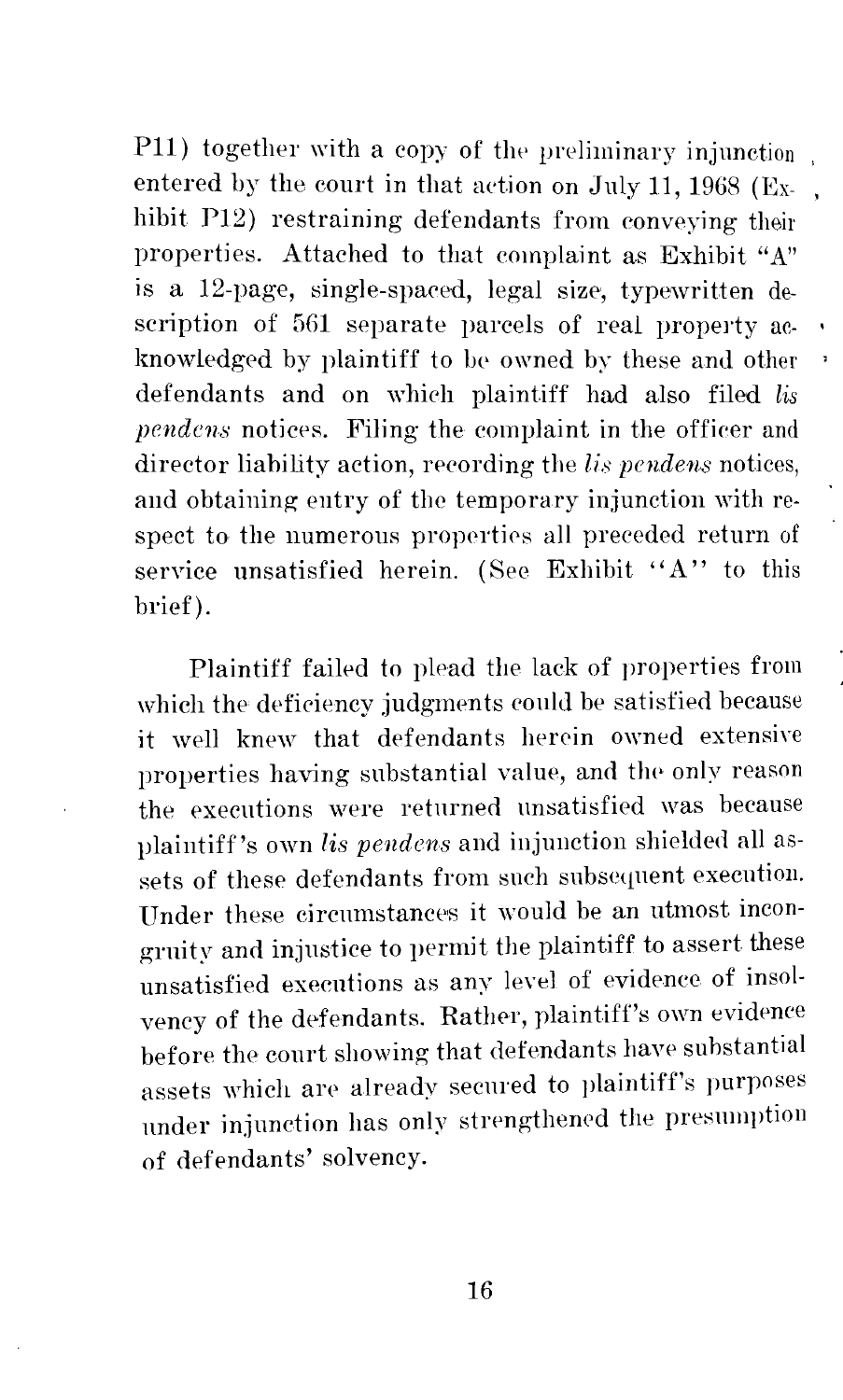3. *No presumption of fraudulent conveyance arose from relationship of the parties to shift the lnurden of proof to defendants.* 

Plaintiff asserts that by showing the individual grantors were close relatives of the grantees, plaintiff was relieved of its burden of proving fraud and there was thereby imposed upon defendants a burden of proving that no fraud existed. It should first be observed that when plaintiff rested its case no evidence had been introduced showing any relationship between the personal defendants and the corporate defendants, and no family relationship can exist between the personal grantees and the corporate grantors; hence, if the position had any merit it would be confined in application only to conveyances by the individual grantors. More important, however, is that no such presumption arises even with respect to the personal defendants without the existence of other factors not before the court in this action when the plaintiff rested its case.

'Vhile a close family relationship is just cause for special serutiny, such relationship alone is insufficient to create a legal presumption of fraud which shifts the burden of proof. In *Givan v. Lambert*, 10 Utah 2d 287, :l;)l P.2d 959 (1960) the Utah Supreme Court upheld the conveyances by a father to his children against attack by judgment creditors, stating:

> It is elementary that the love and affection a father has for his children is sufficient consideration to support a conveyance, absent fraud. (351 P.2d at 963).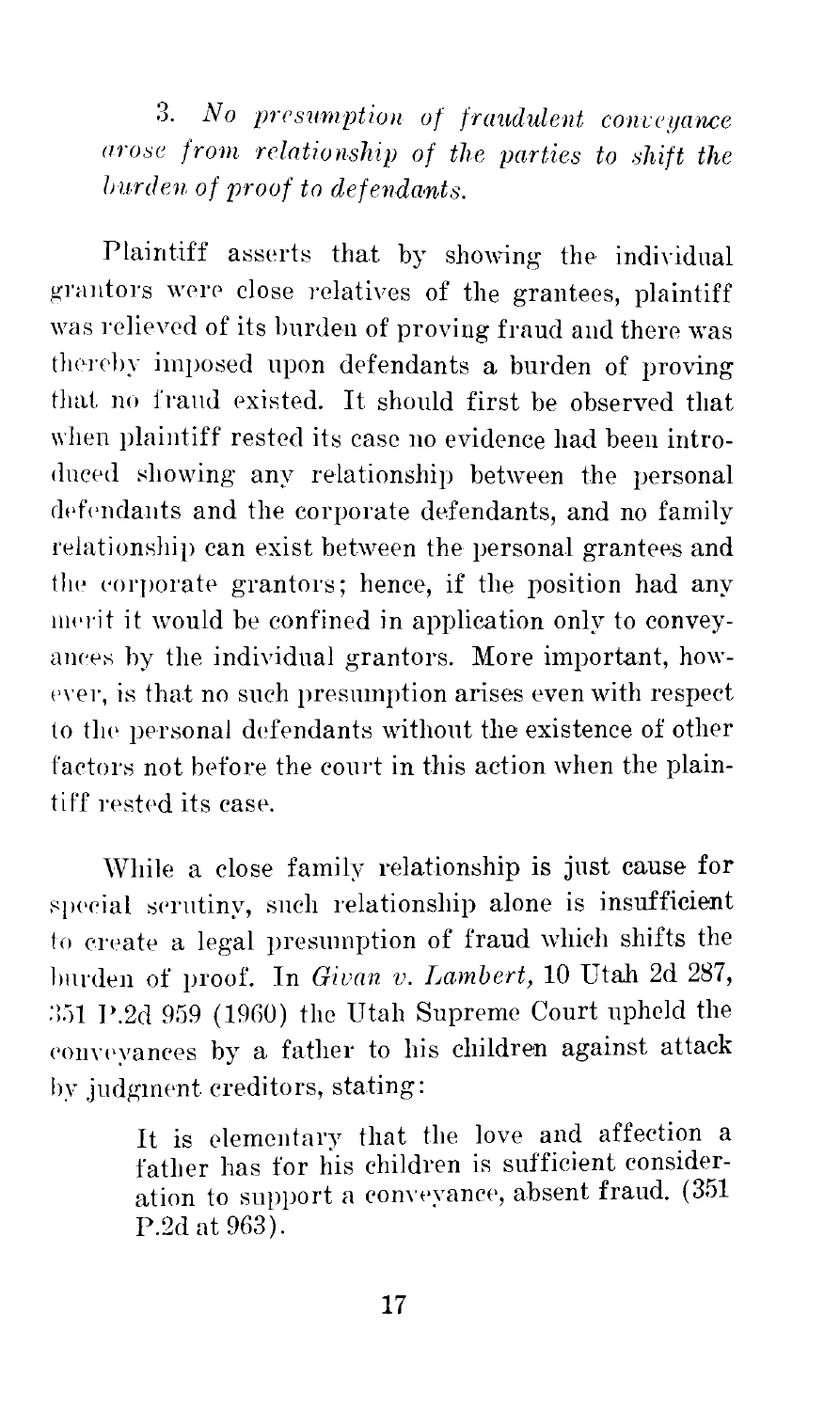ll t

After discussing the early English rule that intra-family transactions be subjected to careful examination for evidences of fraud, the court further stated:

> Human nature doesn't seem to have changed very much and we still take for granted that tions between close relatives under circumstances of this kind are to be closely scrutinized when attacked by creditors of the grantor. However, the *mere fact that the transaction is among close relatives does not necessarily mean that it is invalid.* but the true facts are subject to proof. (351 P.2d at 962, emphasis added).

In *Ned J. Bowman Co. v. White*, 13 Utah 2d 173. 369 P.2cl 962 ( 1962), the comt rejected an attack by judgment creditors and upheld the validity of a mortgage given by a father to his son, stating:

> "While conveyances between close relatives are subject to rigid scrutiny, that fact alone does not render the conveyance fraudulent. Whether a conveyance is frandulent as to creditors must be determined from the facts of each case and from the circumstances surrounding the transaction, ..." (  $369$  P.2d at 963.)

Although some Utah cases decided prior to enactment of the UFCA are not founded upon proof of particular elements now required under the statute (see e.g. *Gustin v. Mathews, 25 Utah 168, 70 P. 402 (1902), even* the earlier cases upon which plaintiff primarily relies refused to shift the burden of proof in the absence of additional factors evidencing fraud.

The UFCA sets forth the elements of proof required of plaintiff as the price of the remedy sought. This stat-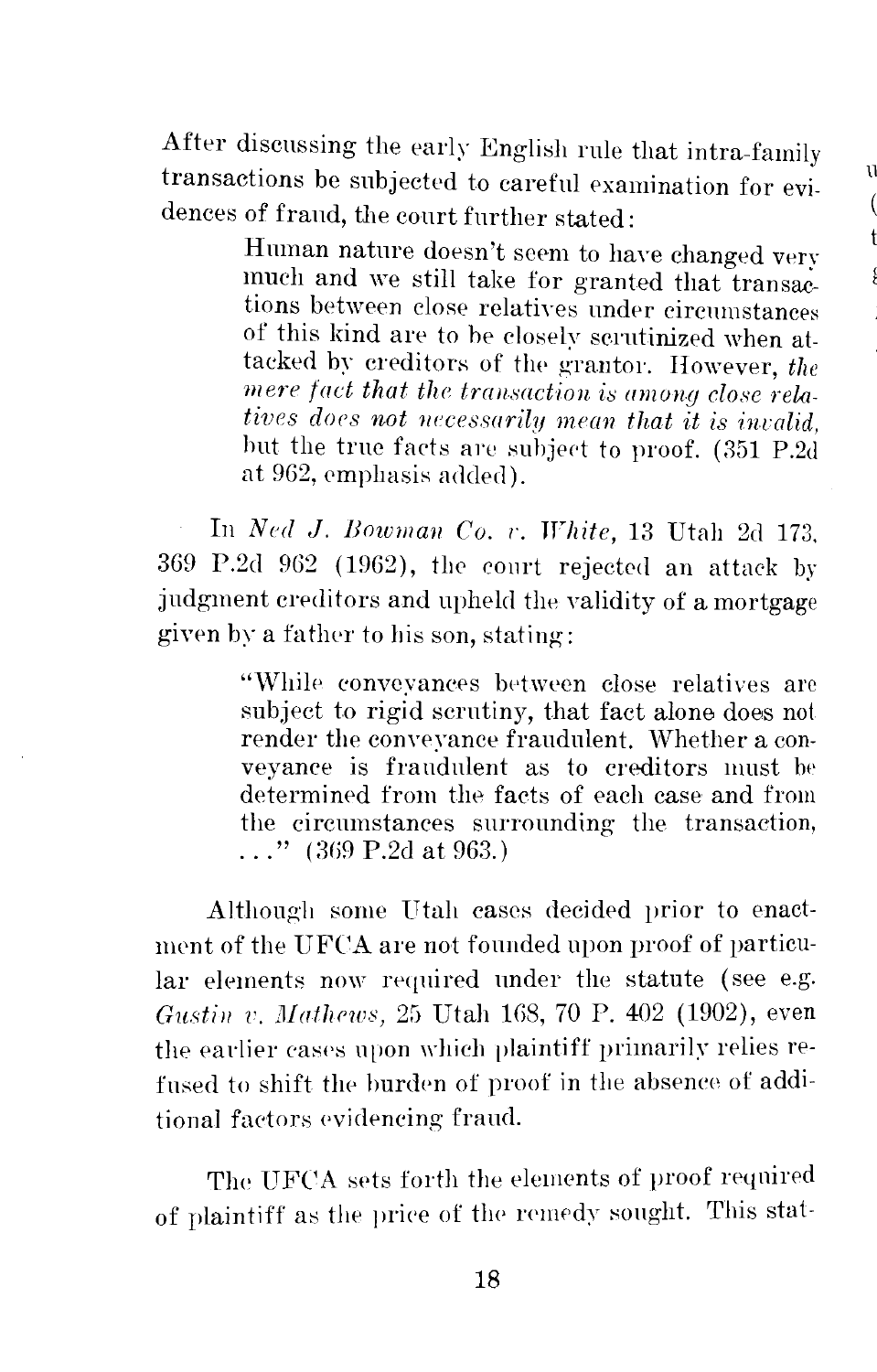nte specifically n'quires either proof of actual fraud (which has not been presented in this case) or a presumption of fraud. While elements in addition to proof of the grantor's insolvency may be essential to proving fraud, *<sup>M</sup>* presumption of fraud can arise without proof of the *drantor's insolvency at the time of or by reason of the conrcyunce.* If plaintiff relies upon return of execution *nulla*  bona for a presumption of insolvency as a necessary element in creating a presumption of fraud between relatives or closely connected parties, plaintiff has failed to establish a prima facie case because the law will not permit a presumption to be based upon a presumption. (See 29 Am. Jur. 2d 204, *Evidence*, § 166. Also *Denver & R.G.R. Co. v. Ashton-Whitc-8killiconi,* 49 Utah 82, 162 P. *82* (1916).)

Further, no presumption of fraud can arise from the circumstances of a conveyance between close relatives unless direct evidence of other factors indicating fraud is fnrnished as supporting evidence. No such evidence had been presented when plaintiff rested its case.

### *II. DEFENDANTS' EVIDENCE SHOWED THE CONrEYANCE8 WERE MADE FOR FAIR CONSID-RRATION.*

The evidence adduced by defendants at trial with respect to each of the conveyed properties successfully rontroverted and disproved each and every allegation hy plaintiff that the conveyances were made without fair consideration. A summary of defendants' evidence on this point is tabulated in Exhibit "B" attached to this brief and incorporated by reference.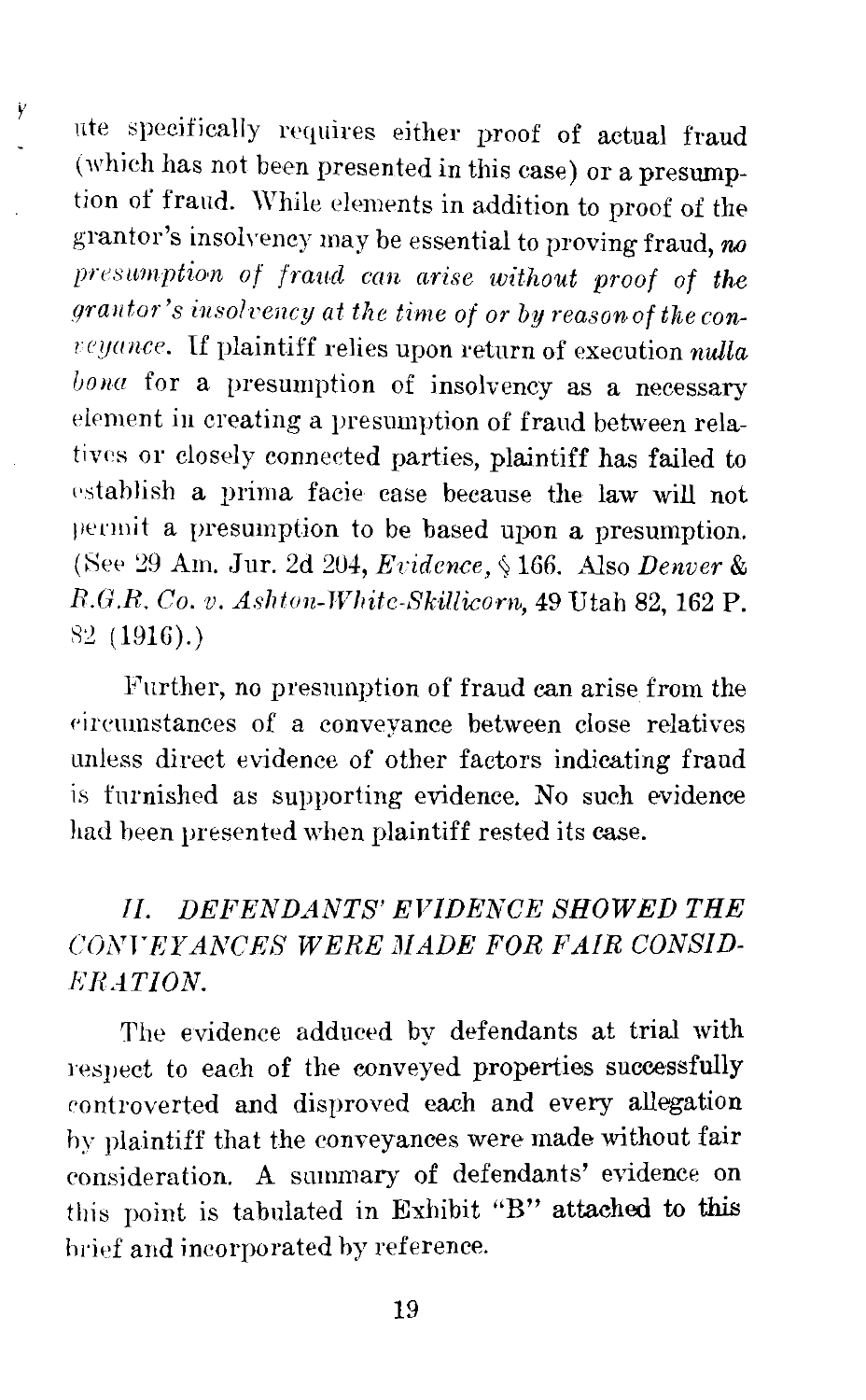## *Ill. THE RELIEF GRANTED EXCEEDS TIIAT PRAYED IN THE COMPLAINT AND AUTHORIZED BY LAW.*

The entire prayer of plaintiff's complaint reads: "Wherefore, plaintiff prays that the aforesaid deeds be set aside as fraudulent." Tt does not contain the customary request for "further relief." Notwithstanding, the lower court not only set the conveyances aside but directed that the subject properties be sold in satisfaction of certain deficiency judgments.

Plaintiff has made an election of remedies making it improper to receive the benefit of a court order requiring sale of the subject properties prior to termination of the preliminary injunction in the officer and director liability action. By seeking and obtaining entry of the preliminary injunction plaintiff has rendered the grantor defendants helpless to apply any part of their property or assets in satisfaction of the deficiency judgments. If the subject properties were sold at Sheriff's sale, the defendants would be effectively limited by the preliminary injunction from exercising any rights of redemption which would otherwise be reserved to them as protection against a sale at distress prices.

If plaintiff had joined its claims in the present case as a separate cause of action in the officer and director liability proceeding and had obtained a judgment setting aside the conveyances, the subject property would have heen held without sale until the extent of plaintiff's claims against the defendants, if any, were ascertained and de-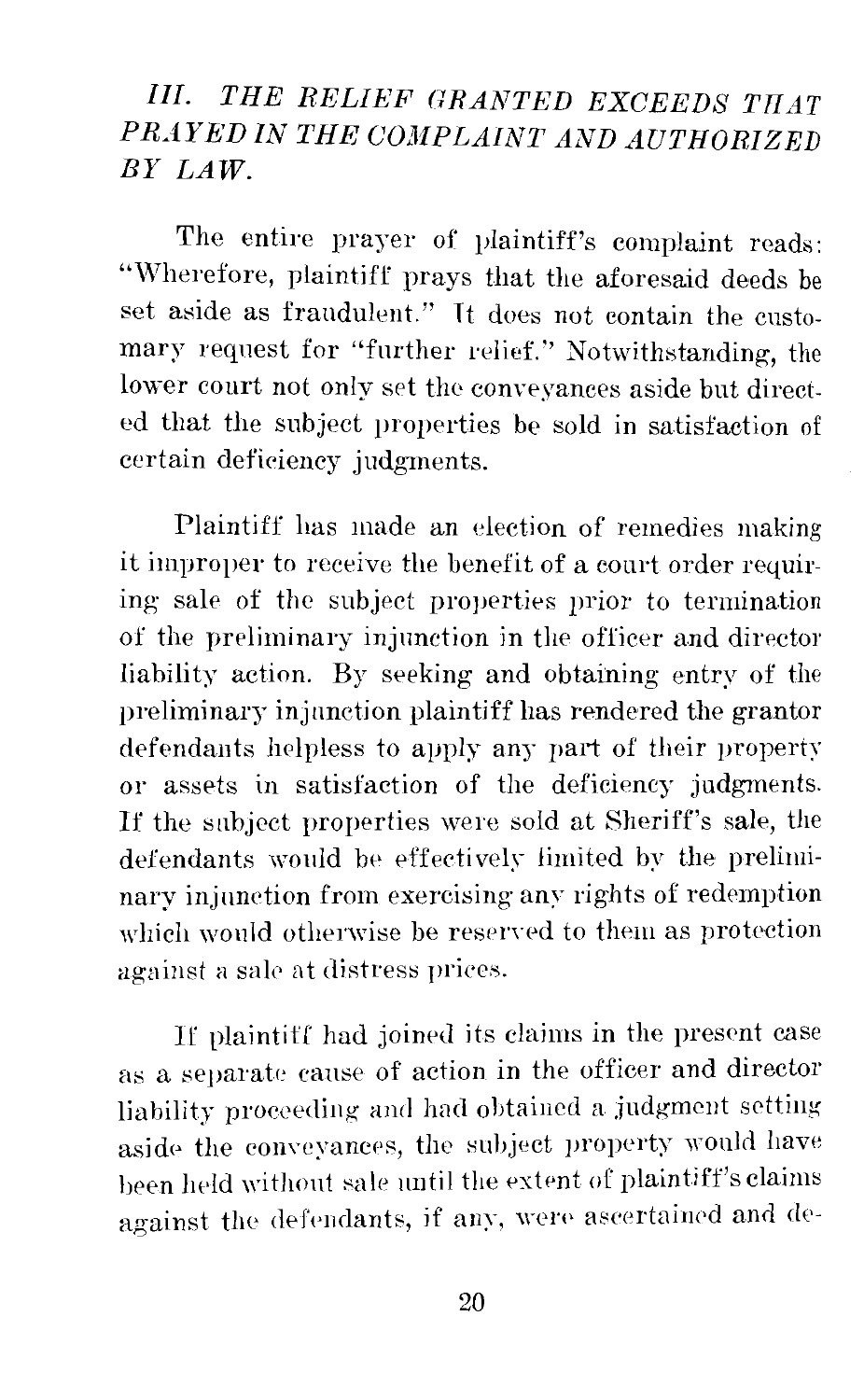termined. In bringing the present action separately, plaintiff has been gratnitiously awarded a remedy in excess of what it requested of the court, and is seeking to obtain indirectly, through fragmentation of actions, a remedy which would not have been granted if brought in consolidated form and which should not be granted in this proceeding.

Plaintiff also elected a remedy precluding present sale of the subject property by founding its action to set aside the conveyances upon the theory of an unmatured tort claim. (See Transcript, page 4, lines 9-14, as correct ed; page 28, lines 20-27.)

On page 18 of plaintiff's post-trial memorandum the annotation at 73 ALR 2d 749 is cited for the position that "Under our statute and in most jurisdictions . . . the right is afforded a tort claimant whose clajm has not matured *to* judgment *to* attack conveyances as being fraudnlent." What the plaintiff fails *to* point out is that those jurisdictions referred to as "most jurisdictions" and as set forth in the citation consist of fourteen states, eight of which do not have the UFCA. Even among those having the UFCA at least two states have recognized the need for affirmative enactment of statutes specifically authorizing extraordinary relief prior to final adjudication of the claims.

Several cases decided under the UFCA have followed the clear and well reasoned holding of the New Jersey eonrt which says: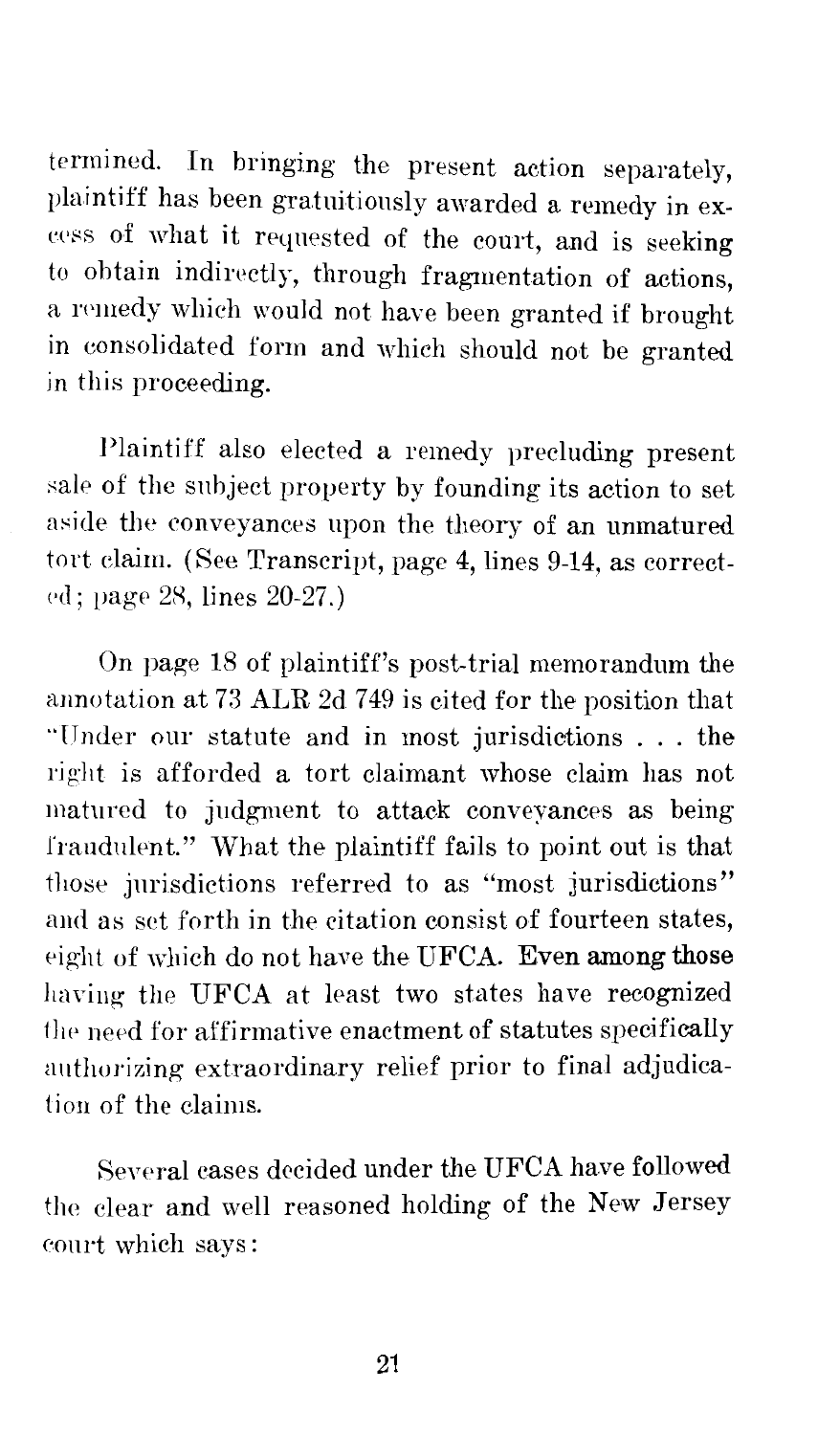The rule, both in England and in this state, is that the statute extends its protection to all persons having a valid cause of action arising from torts as well as from contracts .... Nevertheless, a tort claimant, to place himself in the position of a lawful creditor or person competent under the statute to set aside a fraudulent conveyance, must reduce his claim to judgment, and thus establish a legal debt against the fraudulent grantor. When his claim has thus been liquidated and estabished as a lawful debt, he may attack a voluntary conveyance made, after the liability arose and before suit was bronght, to defeat his debt, on the theory that such judgment, when once obtained, relates back and establishes a debt as of the time when the original cause of action accrued. *Washington Nat. Bank v. Beatty,* 77 N.J. Eq. 252, 76 A. 442, 444 (1910). (Citations omitted)

Sound reasons exist for refusing to set aside conveyances on mere allegation, and remedies based upon unproved allegations merit carefully supervised procedures and the posting of security for wrongful interference with property, as typified by the safeguards provided with respect *to* restraining orders and injunctions. (See Rule 65A, Utah Rules of Civil Procedure.) None of these safeguards is embodied in the statute whereunder the plaintiff asks the eonrt to set aside conveyances of two or three vears ago and restrain the grantors from dealing effectively with the property for an indeterminate time, possibly many years, until plaintiff has completed discovenr, trial, possible appeals and other unforeseen delays  $-$  all without securing defendants in the event plaintiff is wrong (even in good faith) about the merits of his claims against defendants in a separate action.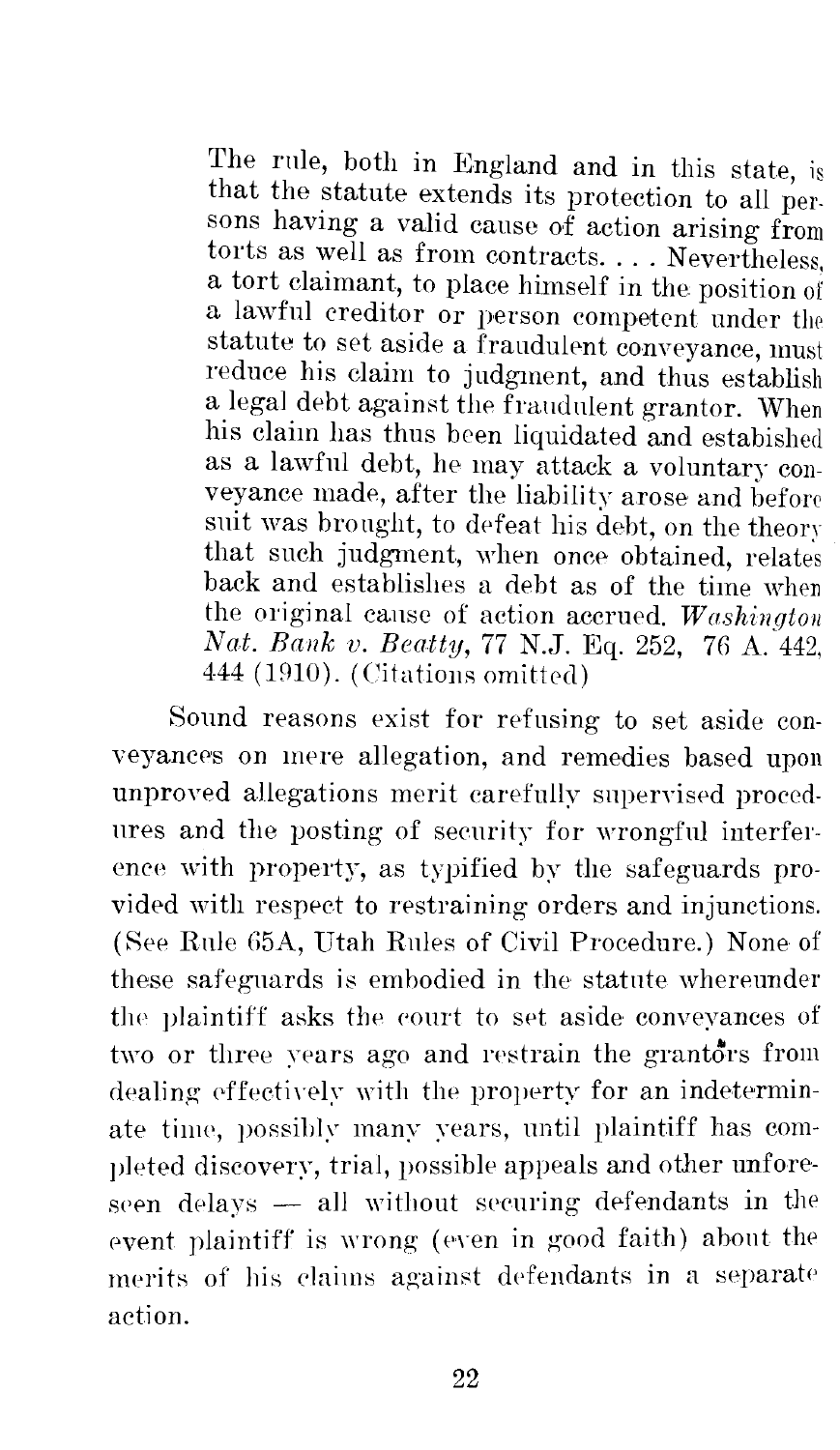Moreover, evidence presented at trial indicates that subsequent to the conveyances of subject properties to Steven L. Grow, he expended considerable time, effort and money in proving, repairing, and preserving the properties, and that he assumed and paid various mortgage vayments, instalment contract payments, and taxes. (See Transcript, page 53, lines  $4-23$ ; page 54, lines  $3-23$ ; page 58, lines  $23-26$ ; page 60, lines  $2-13$ ; page 62, lines 4-14; page G4, lines 15-30; page 65, lines 1-7; page **140,**  lines 10-21; page 142, lines 16-30.)

Such expenditures vest in defendant Steven L. Grow an equitable interest in the subject properties, the precise monetary value of which interest has not been determined by the conrt. After entry of the lower court's decision hut before judgment was reinstated, defendants moved the court for further hearings to determine the value of Steven L. Grow's equitable interest in the subject properties as a necessary prerequisite to their sale or other disposition (Designation of Record on Appeal, Item No. 8). Such further hearing is still required to define the interest in the properties being made the subject of Sheriff's sale.

#### **CONCLUSION**

At trial plaintiff failed to establish a prima facie case in chief before resting, and defendants' motion for summary judgment should have been granted. The case should be remanded to the lower court with instructions to enter the summary judgment. In the alternative, the decree of the lower court should be amended by eliminat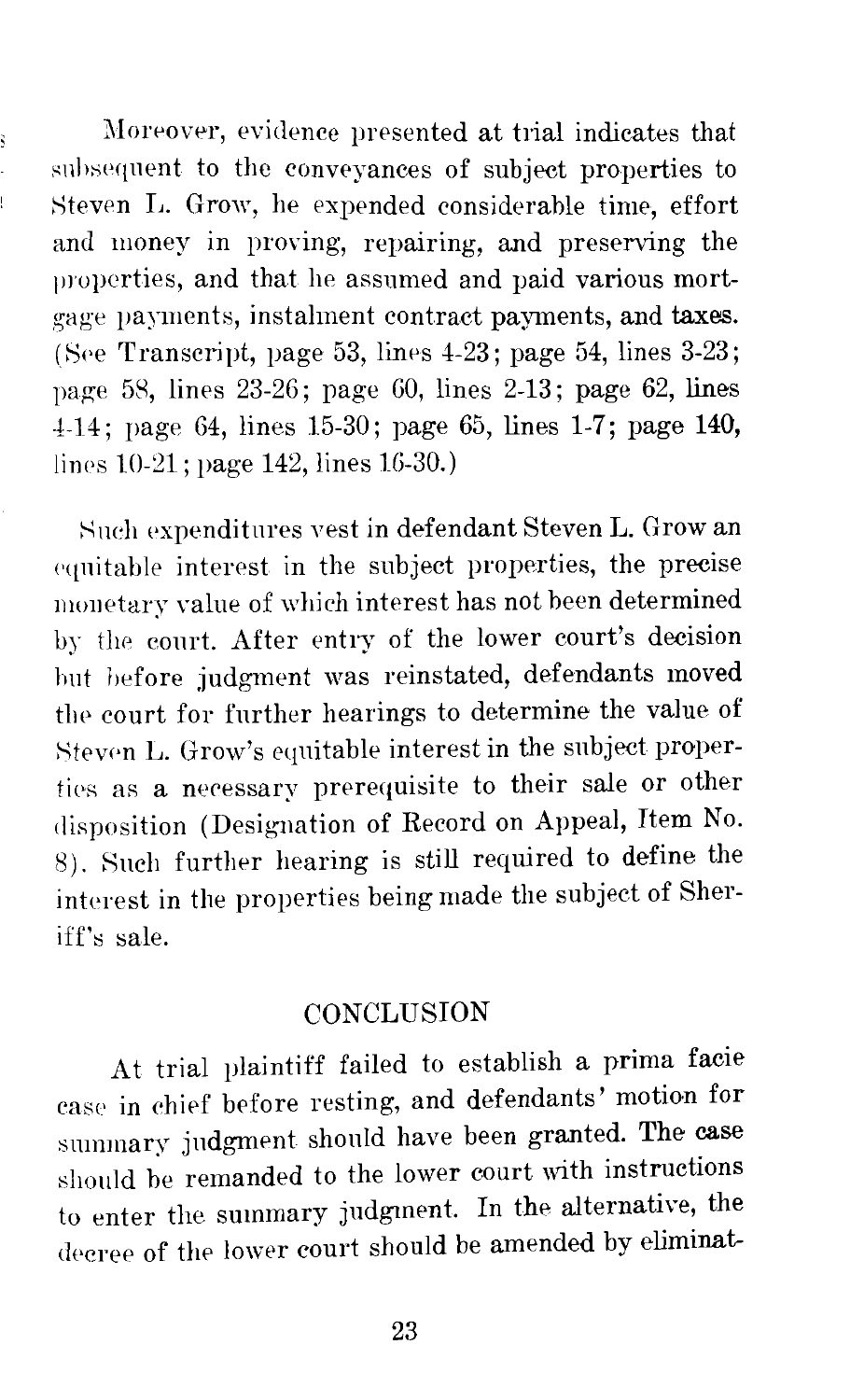ing that portion requiring sale of the subject premises, deferring any sale thereof until plaintiff's tort claims are matured and reduced to judgment or until the preliminary injunction is terminated in the officer and director liability action. If summary judgment for defendants is not entered, then the case should be remanded to the lower court for further hearings to determine the value of Steven L. Grow's equitable interest in the subject properties.

Respectfully submitted,

STRONG POELMAN & FO LOYD POELMAN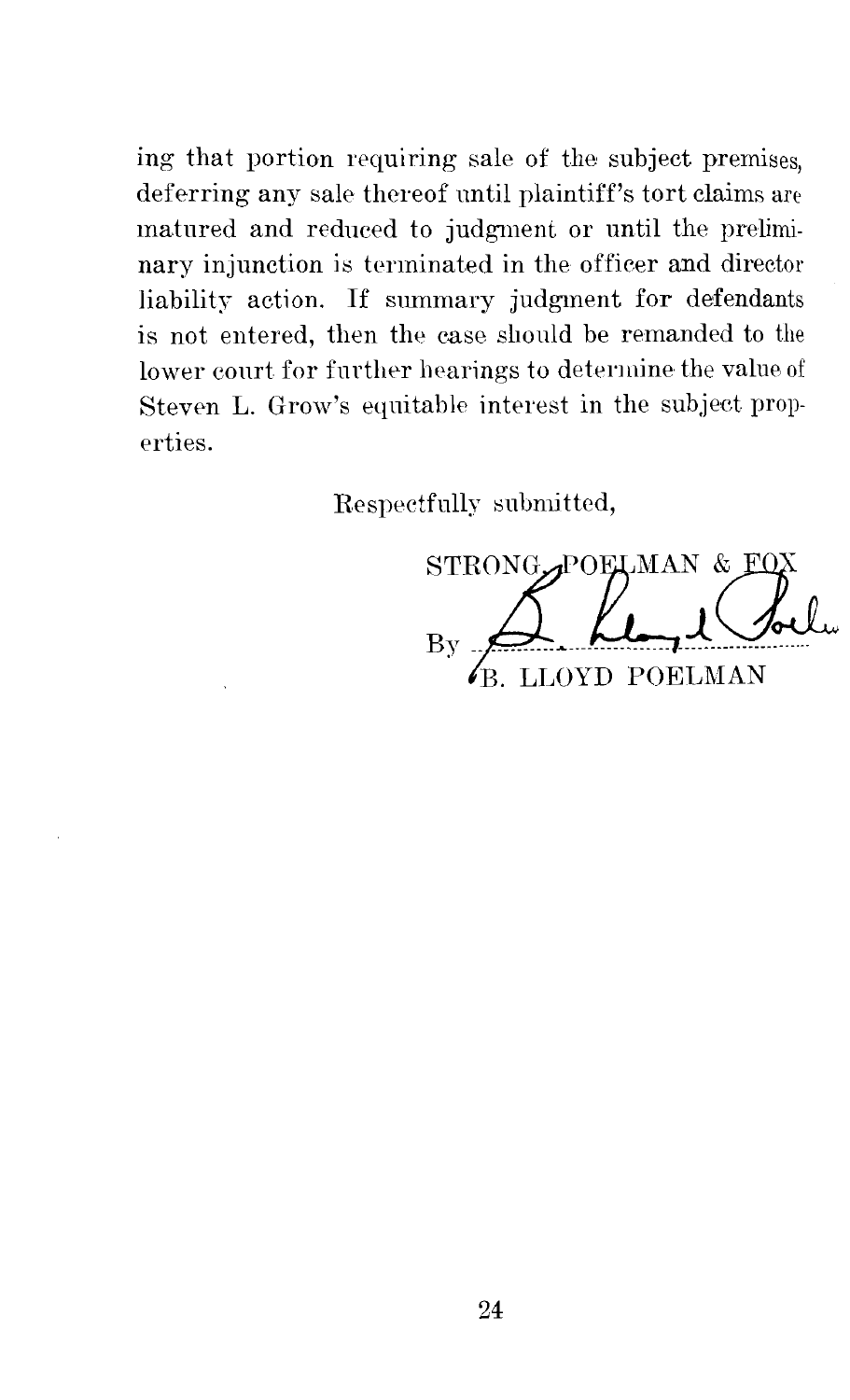#### EXHIBIT "A"

#### SCHEDULE OF DEFICIENCY JUDGMENTS AGAINST CORPORATE GRANTORS

|    | Lower<br>Court<br>File<br>No.                                      | Defendant                                                                                              | Date of<br>Original<br>Judgment                                | Date of<br><b>Deficiency</b><br>Judgment                               | Date of<br>Return of<br><b>Execution</b><br>Unsatisfied        | Dates of<br><b>Conveyances</b><br>of Subject<br>Properties<br>by this<br>Defendant |
|----|--------------------------------------------------------------------|--------------------------------------------------------------------------------------------------------|----------------------------------------------------------------|------------------------------------------------------------------------|----------------------------------------------------------------|------------------------------------------------------------------------------------|
| 35 | 31,209<br>31,342<br>31,213<br>31,226<br>31,212<br>31,301<br>32,800 | Grow Investment & Mortgage and Property<br><b>Investment Company</b><br>,,<br>$, \,$<br>,,<br>,,<br>,, | 2/29/68<br>2/29/68<br>4/11/68<br>4/11/68<br>4/11/68<br>5/28/68 | 4/1/68<br>4/1/68<br>5/15/68<br>5/15/68<br>5/15/68<br>7/8/68<br>2/28/69 | 5/23/29<br>5/23/69<br>5/23/69<br>5/23/69<br>5/23/69<br>5/23/69 | 9/21/66                                                                            |
|    | 31,284<br>31,225<br>31,264<br>31,224                               | Allied Develompent (First Fidelity)<br>,,<br>,,                                                        | 2/29/68<br>2/29/68<br>6/4/68<br>6/21/68                        | 4/1/68<br>1/68<br>4/<br>77<br>8/68<br>7/19/68                          | 5/23/69<br>5/23/69<br>5/23/69<br>5/23/69                       | 3/20/67                                                                            |
|    | 31,210                                                             | Town & Country Real Estate Co.                                                                         | 2/29/68                                                        | 4/1/68                                                                 | 5/23/69                                                        | 12/28/66<br>1/6/68<br>10/25/66                                                     |
|    | 31,208<br>31,429                                                   | Western Land, et al.                                                                                   | 2/29/68<br>5/17/68                                             | 4/1/68<br>6/18/68                                                      | 5/23/69<br>5/23/69                                             | 10/30/67<br>1/26/68                                                                |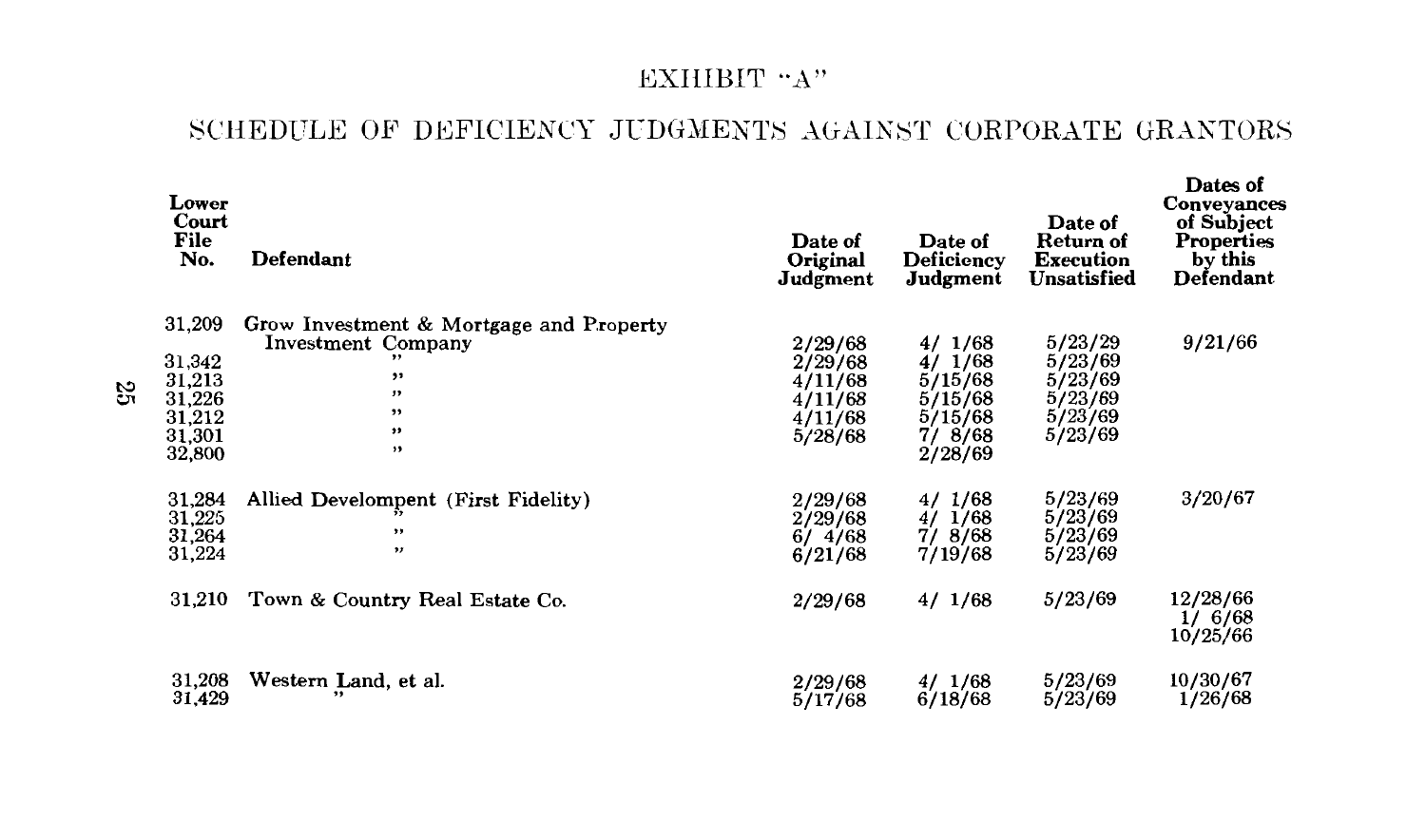#### EXHIBIT "B"

 $\sim$ 

#### SUMMARY OF DEFENDANTS' EVIDENCE AT TRIAL THAT THE CONVEYANCES WERE FAIRLY TRANSACTED

| Plaintiff's<br>Exhibit<br>Number | Common Name<br>Description | Defedants' Evidence at Trial Indicated                                                                                                                                                                                                                                                        |
|----------------------------------|----------------------------|-----------------------------------------------------------------------------------------------------------------------------------------------------------------------------------------------------------------------------------------------------------------------------------------------|
|                                  | Oak Dell                   | (a) These properties were accumulated under an express<br>family agreement that they constituted an inherit-<br>ance and repayment for services performed in lieu<br>of eash or bonds. (Transcript, page 69, Lines 6-11)                                                                      |
| $\overline{2}$                   | Oak Dell                   | (b) The motive for conveyance of these properties<br>was the natural love and affection of the Grows for                                                                                                                                                                                      |
| 6                                | Kaleel                     | their children, and was devoid of any intent to hinder<br>any creditors. (Transcript, page 73, Lines 14-19)                                                                                                                                                                                   |
|                                  | Kaleel                     | (c) These conveyances were made by grantors who were<br>then, and who are now, solvent, holding considerable<br>assets, and no deficiency judgments were outstand-<br>ing against them at the time of these conveyances or<br>time of trial. (Transcript page 28, lines 101-109, 152-<br>153) |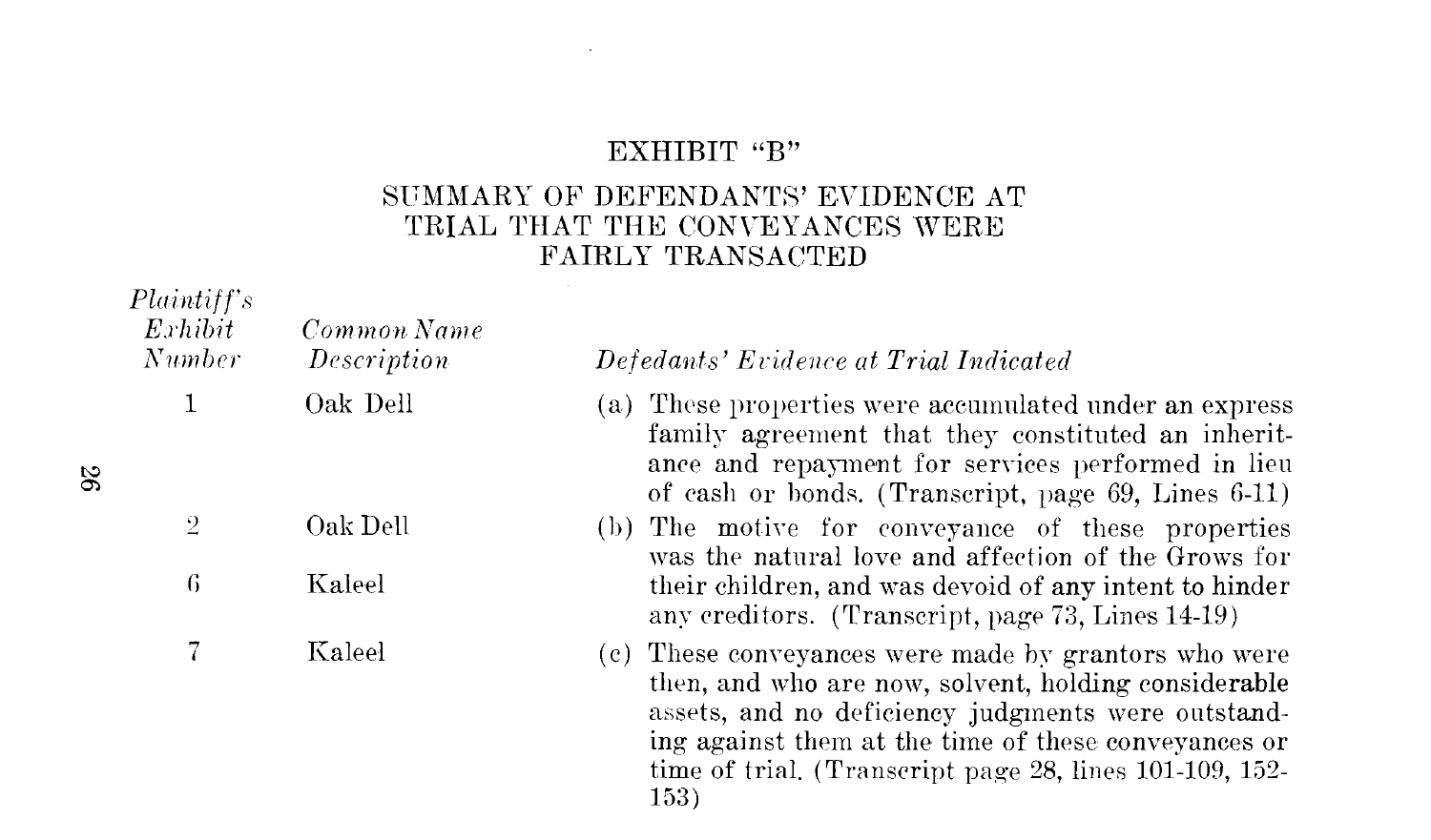- 5 Lot 17, Block 3 (a) This lot \ms a deficit to corporate grantors because (vacant lot with non-dewlopable. It was granted to Steven as Trustee pressure water to find amicable use for the property. (Transcript, page 64, Lines 15-30; page 65, Lines 1-7). easement
	- (b) Constituted a nuisance and created ill-will the corporation could not reasonably expend funds for its development. (Transcript, page 65, Lines 26- 29).

#### 4 Stricken

- 8 Geneva Heights Martinez home
- (a) Purchaser under a uniform real estate contract had an equity in the home. (Transcript, page 50, Lines 13-17)
- (b) At the time of conveyance, the home was in bad repair, was encumbered by multiple delinquent mortgages, and the investment possibilities for the grantor corporation were unfavorable. (Transcript, page 53, Lines 4-23)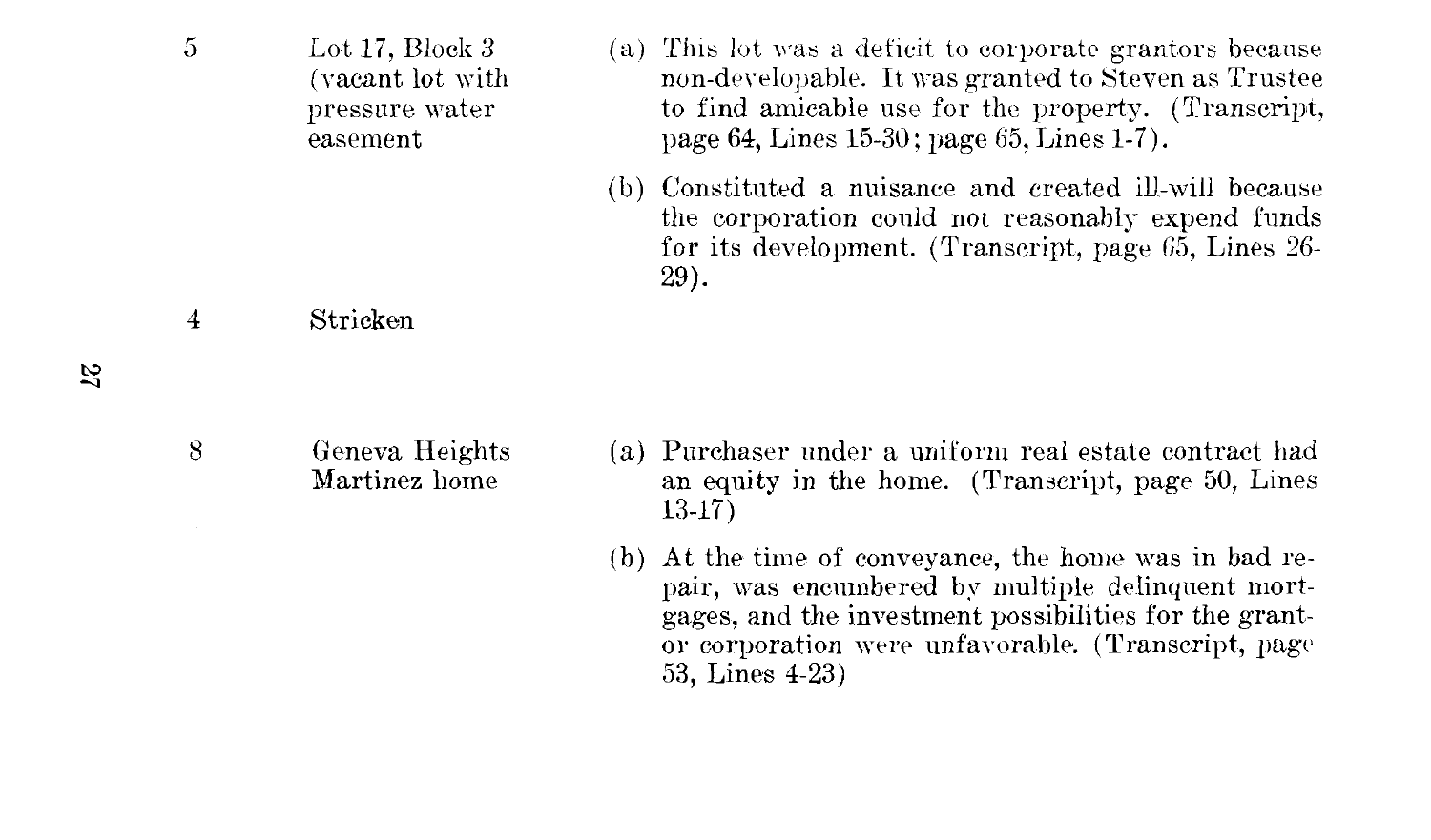- ( c) The grantor corporation had made repeated efforts to sell the property, but to no avail. (Transcript, page 64, Lines 3-23)
- ( d) Grantee's condition for acceptance of the property was premised on his removing the present undesirable tenants. (Transcript, page  $57$ , Lines 1-3)
- $(e)$  The conveyance resulted in a financial benefit to the corporation upon assumption of existing mortgages by the grantee. (Transcript, page 58, Lines  $23-26$ )
- ( f) Grantee expended snbstantial time and money in an effort to bring the uniform real estate contract current. (Transcript, page  $140$ , Lines  $10-20$ )
- $(g)$  Grantee relieved corporate grantor of burdensome liability by assuming a  $$7,000$  mortgage. (Transcript, page 140, Lines 17-21)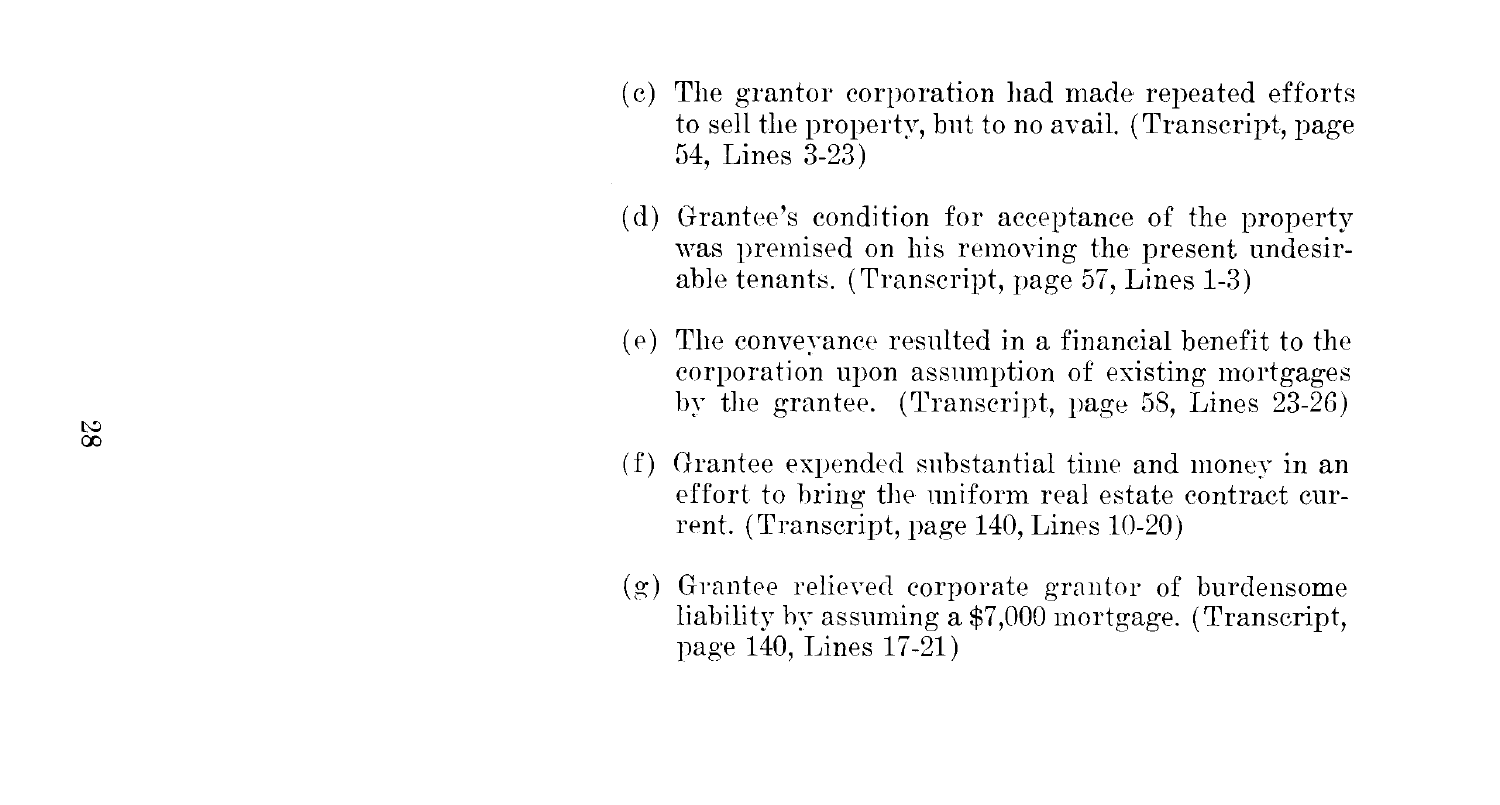- 9 Kartchner Home (a) Grantor conveyed only an assignment of right it had acquired under a real estate contract which included an assumed obligation for monthly payment. (Transcript page 61, Lines 15-20)
	- (b) When conveyance was made, the home was in a state of great disrepair, making continued possession and financing by the corporate grantor imprudent. (Transcript, page 62, Lines 4-14)
	- ( c) During the six years immediately preceding the conveyance the corporate grantor had operated the property at a net loss in excess of \$1,500. (Transcript, page 63, Lines 23-30; page 64, Lines 1-4)
	- ( d) Grantee relieved the corporated grantor of unprofitable investment by assuming the \$5,050 mortgage. (Transcript, page  $146$ , Lines  $19-22$ )
	- ( e) Grantee actually exercised dominion and control over all these premises. (Transcript, page 147; Lines 21- 27)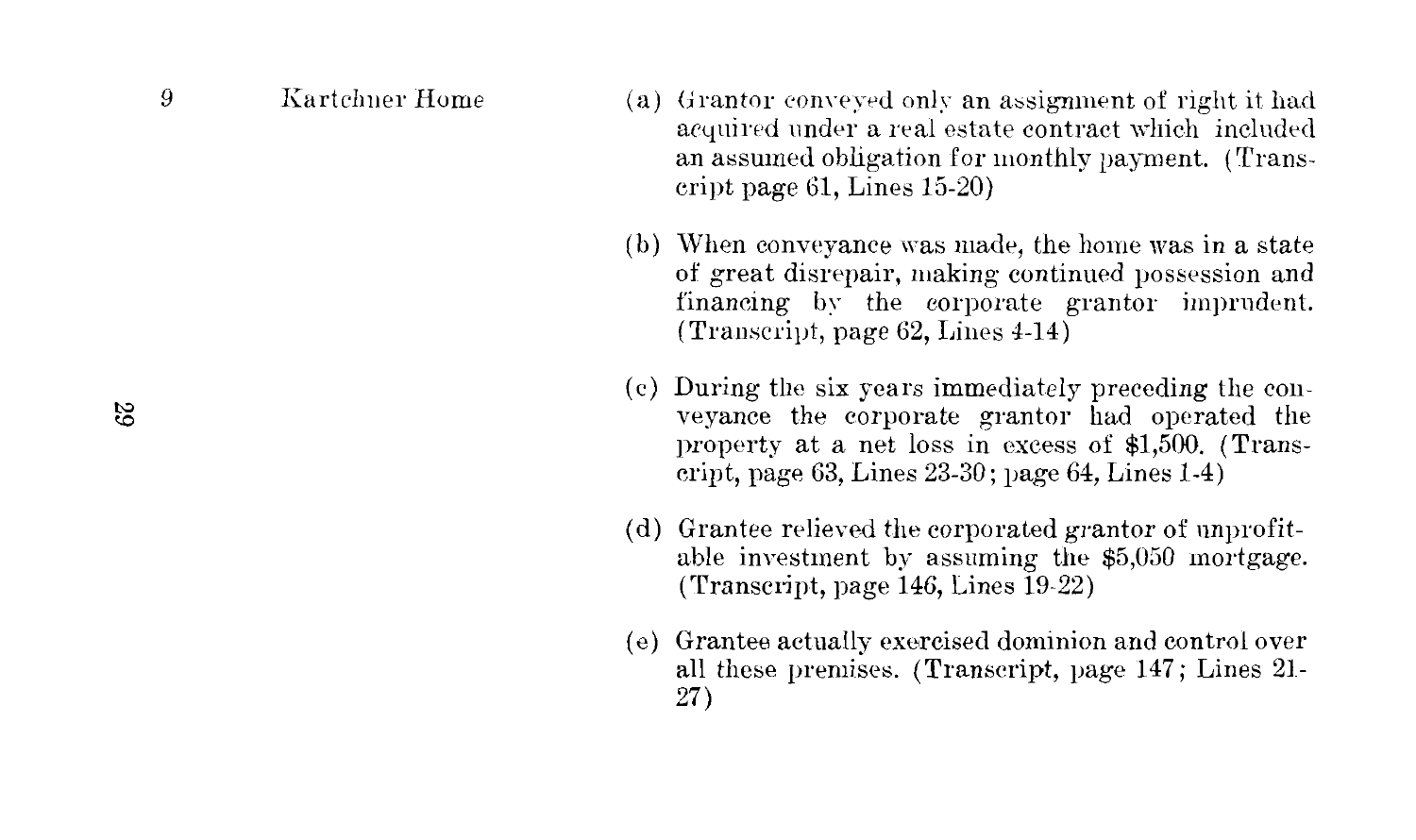| 2                  | Lot 3, Block $5-$<br>Linford Home |
|--------------------|-----------------------------------|
| Same as<br>No. 10) |                                   |

- (a) The home at time of conveyance was in a state of great disrepair. (Transcript, page  $60$ , Lines  $2-13$ )
- $(b)$  The grantee relieved the corporate grantor of liabilities accruing from delinquent mortgage. (Transcript, page 60.)
- (c) Grantee expended substantial funds to pay debts which the corporate grantor had accumulated in the form of delinqnent taxes and mortgage payments.  $(Transcript, page 142, Lines 16-30)$

Generally: (a) Although services rendered by child for his parents cannot constitute valnable consideration prior to the child's majority:

> $(1)$  The grantee performed valuable services subsequent to his majority. (Transcript, page 73, Lines 6-14)

(Same